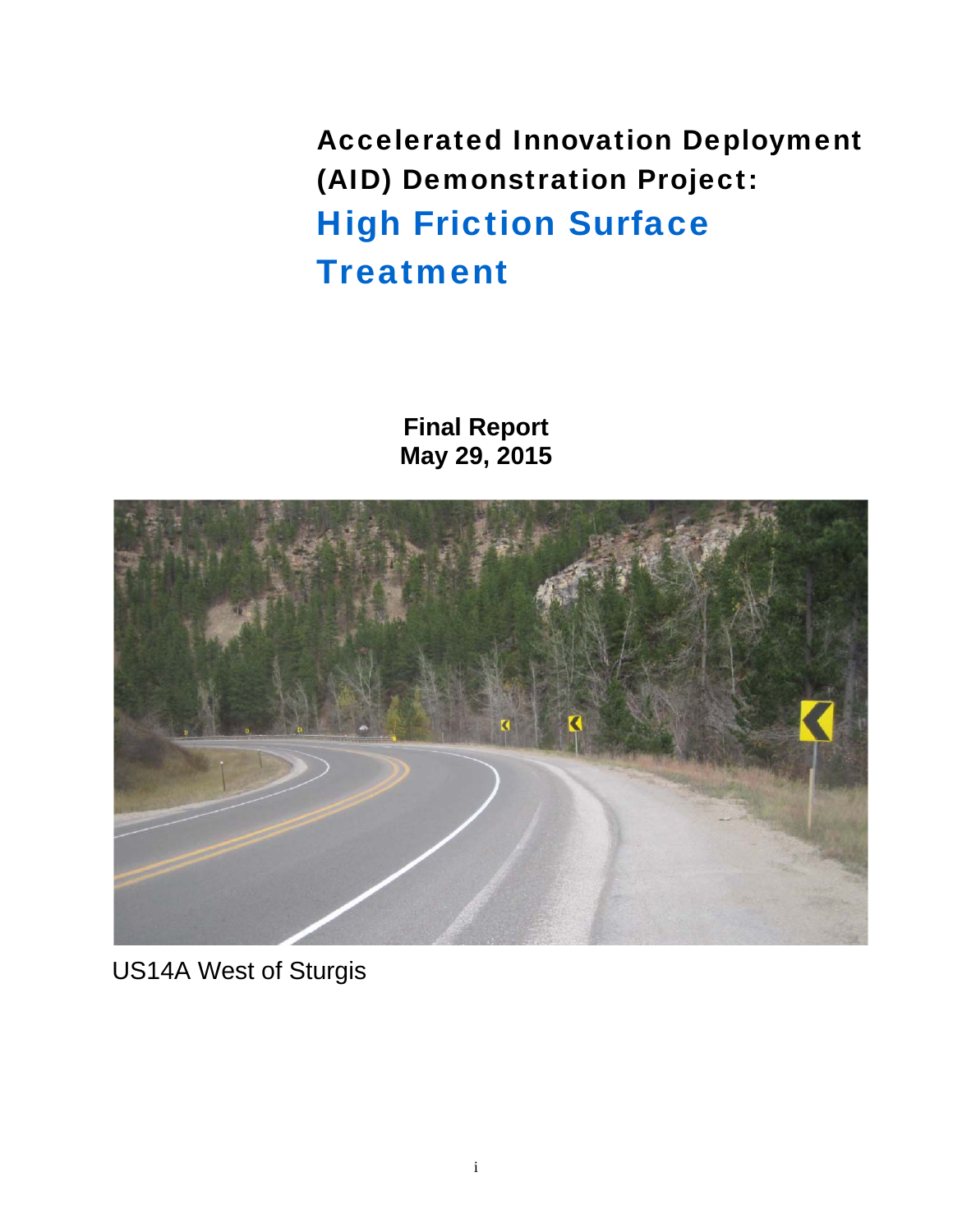## **TABLE OF CONTENTS**

| ACCELERATED INNOVATION DEPLOYMENT (AID) DEMONSTRATION GRANTS 1                                                                                                                                                                |  |
|-------------------------------------------------------------------------------------------------------------------------------------------------------------------------------------------------------------------------------|--|
|                                                                                                                                                                                                                               |  |
|                                                                                                                                                                                                                               |  |
|                                                                                                                                                                                                                               |  |
|                                                                                                                                                                                                                               |  |
|                                                                                                                                                                                                                               |  |
| $\textbf{BACKGROUND} \textbf{} \textbf{} \textbf{} \textbf{} \textbf{} \textbf{} \textbf{} \textbf{} \textbf{} \textbf{} \textbf{} \textbf{} \textbf{} \textbf{} \textbf{} \textbf{} \textbf{} \textbf{} \textbf{} \textbf{}$ |  |
|                                                                                                                                                                                                                               |  |
|                                                                                                                                                                                                                               |  |
|                                                                                                                                                                                                                               |  |
|                                                                                                                                                                                                                               |  |
|                                                                                                                                                                                                                               |  |
|                                                                                                                                                                                                                               |  |
|                                                                                                                                                                                                                               |  |
|                                                                                                                                                                                                                               |  |

## **APPENDICES:**

| APPENDIX B: SOUTH DAKOTA TRANSPORTATION CONFERENCE |  |
|----------------------------------------------------|--|
| APPENDIX C: SOUTH DAKOTA ENGINEERING SOCIETY       |  |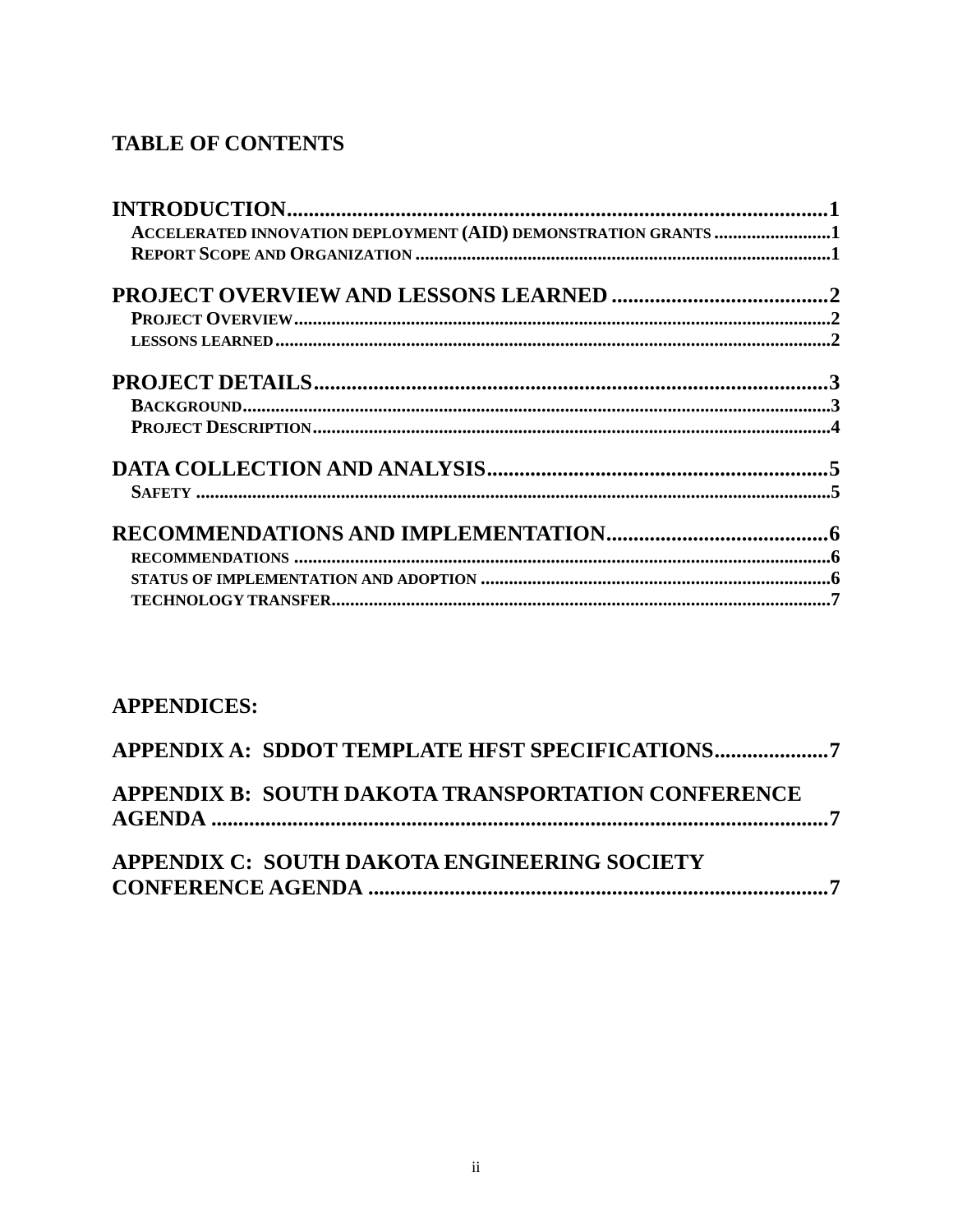## **LIST OF FIGURES**

## **LIST OF TABLES**

| Table |  |  |
|-------|--|--|
|-------|--|--|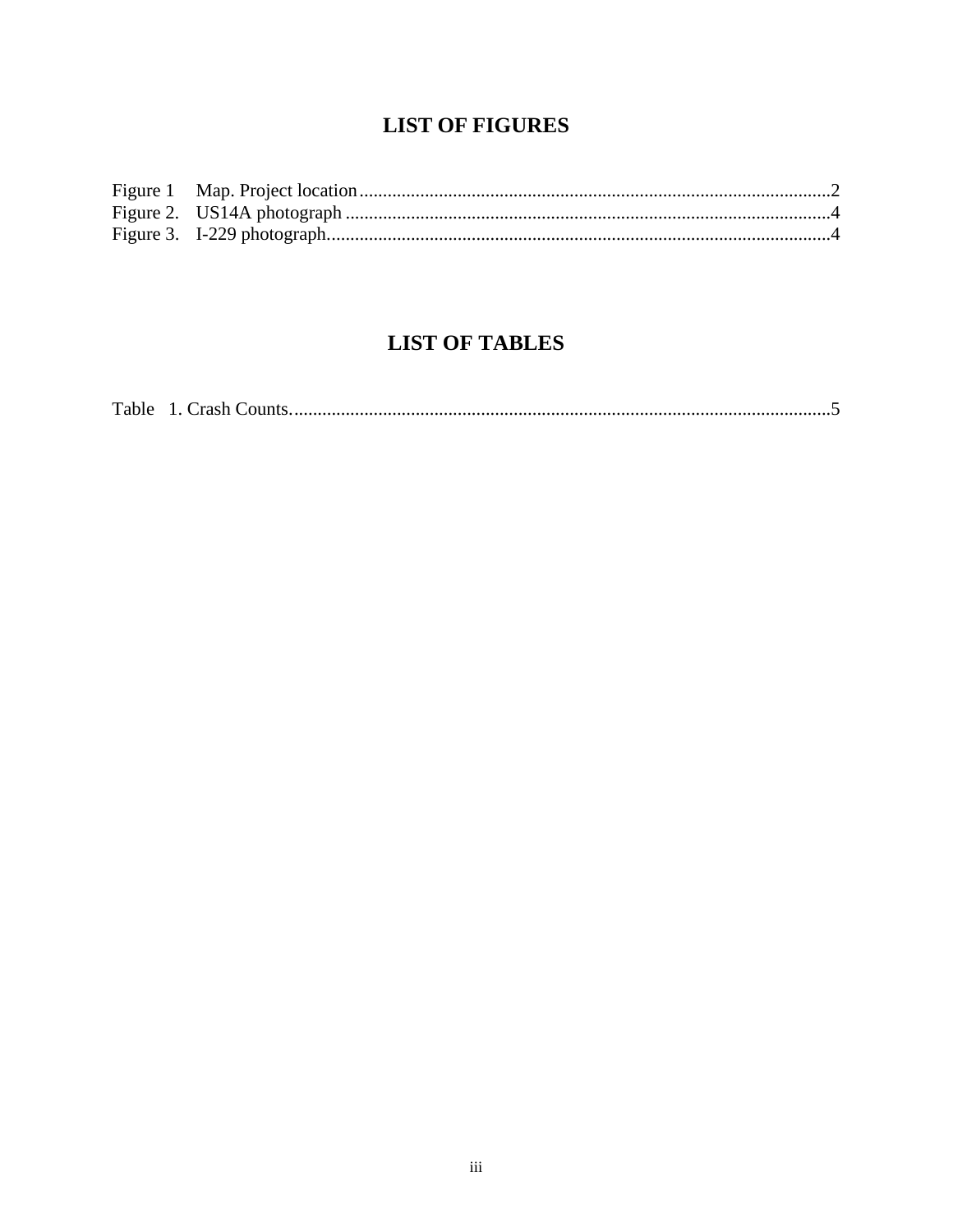## **INTRODUCTION**

## <span id="page-3-0"></span>**ACCELERATED INNOVATION DEPLOYMENT (AID) DEMONSTRATION GRANTS**

The Accelerated Innovation Deployment (AID) program is one aspect of the multi-faceted Technology and Innovation Deployment Program (TIDP) approach, which provides funding and other resources to offset the risk of trying an innovation. The AID Demonstration funds are available for any project eligible for assistance under title 23, United States Code. Projects eligible for funding shall include proven innovative practices or technologies such as those included in the EDC initiative. Innovations may include infrastructure and non-infrastructure strategies or activities, which the award recipient intends to implement and adopt as a significant improvement from their conventional practice.

The Federal Highway Administration (FHWA) Accelerated Innovation Deployment (AID) Demonstration grant program, which is administered through the FHWA Center for Accelerating Innovation (CAI), provides incentive funding and other resources for eligible entities to offset the risk of trying an innovation and to accelerate the implementation and adoption of that innovation in highway transportation.

Projects deemed eligible for funding included proven innovative practices or technologies, including infrastructure and non-infrastructure strategies or activities, which the applicant or subrecipient intends to implement and adopt as a significant improvement from their conventional practice. The AID Demonstration funds were available for any project eligible for assistance under title 23, United States Code.

Entities eligible to apply included State departments of transportation (DOT), Federal Land Management Agencies, and tribal governments as well as metropolitan planning organizations (MPOs) and local governments which applied through the State DOT as subrecipients.

#### **REPORT SCOPE AND ORGANIZATION**

This report documents the South Dakota Department of Transportation's (SDDOT) demonstration grant award for Interstate I-229 and US highway 14A using High Friction Surface Treatment (HFST). The report presents details relevant to the employed project innovation(s), the overarching TIDP goals, performance metrics measurement and analysis, and the status of activities related to adoption of HFST as conventional practice by SDDOT.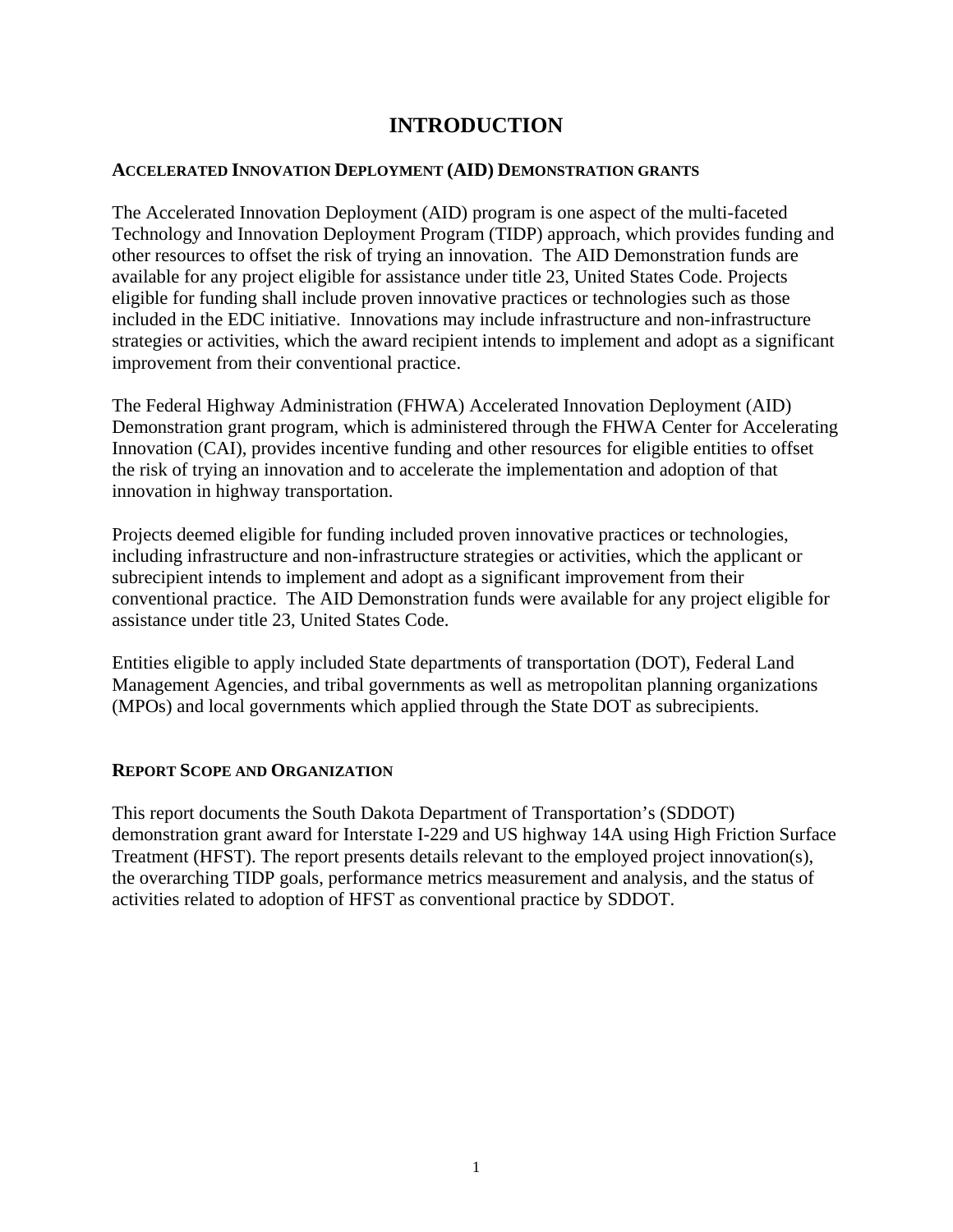## **PROJECT OVERVIEW**

#### <span id="page-4-0"></span>**PROJECT OVERVIEW**

This stand-alone safety project was to place and evaluate High Friction Surface Treatment (HFST) on four horizontal curves on the South Dakota State Highway System with higher than average accident rates. The curves—two on US14A near Deadwood and two on I-229 in Sioux Falls—experience crash rates two to four times higher than average, with most incidents occurring during snow-packed or icy road conditions.

#### **LESSONS LEARNED**

The process of placing the HFST is very similar to how the SDDOT applies an epoxy deck seal on a bridge deck. Our construction engineers were very prepared to take on a project such as this. As a result, we did not learn anything new on how the product is applied. The real lesson we learned was in the performance of HFST in snow and ice covered road conditions. We had an overall crash reduction rate of 78%. This figure is only based on one winter cycle so we will continue to monitor the crash reduction in winter road conditions.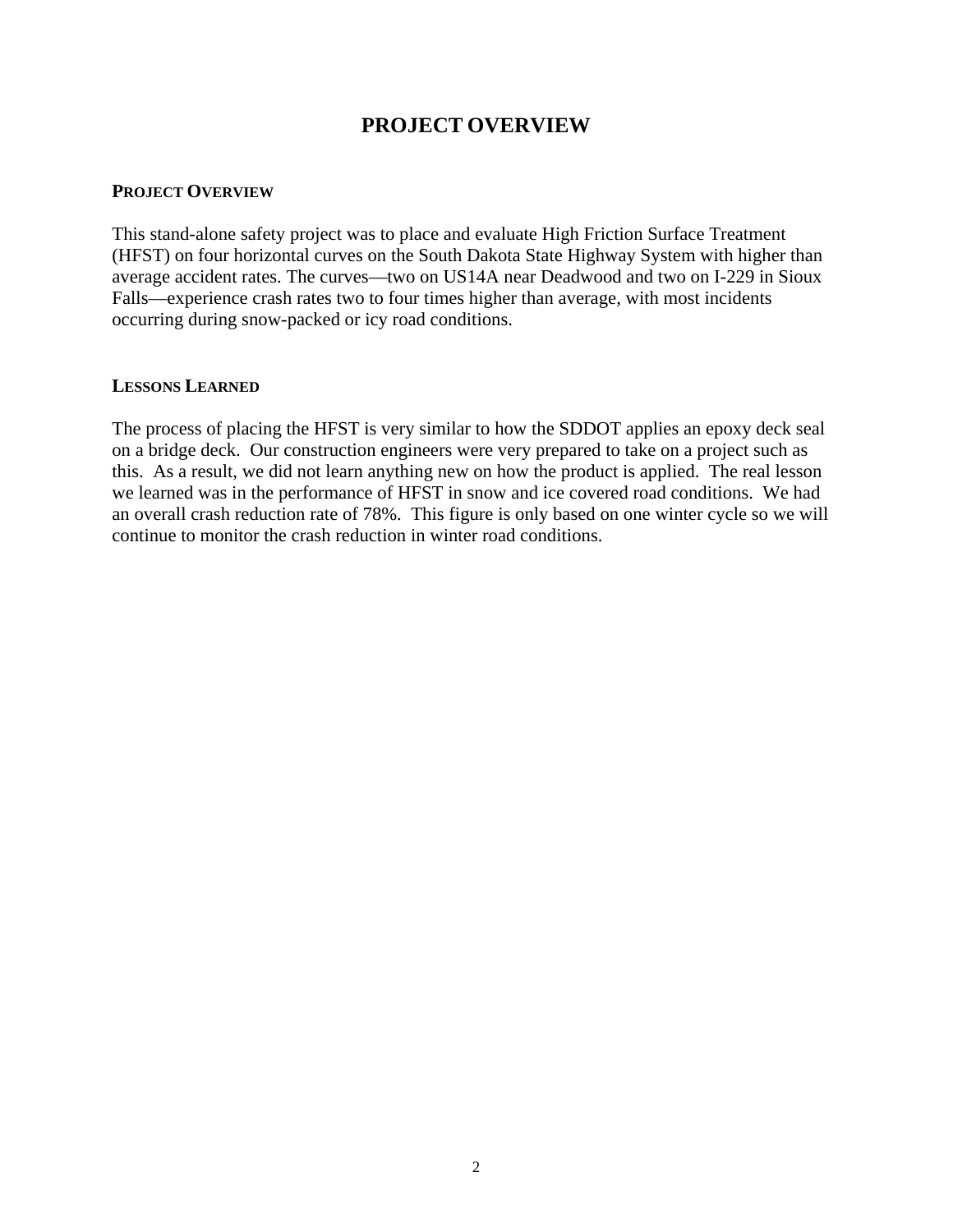## <span id="page-5-0"></span>PROJECT DETAILS

## **BACKGROUND**

This stand-alone safety project was to place and evaluate High Friction Surface Treatment (HFST) on four horizontal curves on the South Dakota State Highway System with higher than average accident rates. The curves—two on US14A near Deadwood and two on I-229 in Sioux Falls—experience crash rates two to four times higher than average, with most incidents occurring during snow-packed or icy road conditions. In the past, the SDDOT would deploy safety improvements such as high cost geometric improvements. The use of HFST was the first of its kind in South Dakota.



Figure 1. Map. Project location.

#### **PROJECT DESCRIPTION**

This stand-alone safety project was to place and evaluate High Friction Surface Treatment (HFST) on four horizontal curves on the South Dakota State Highway System with higher than average accident rates. The curves—two on US14A near Deadwood and two on I-229 in Sioux Falls—experience crash rates two to four times higher than average, with most incidents occurring during snow-packed or icy road conditions. The two curves on I-229 have concrete pavement and the two curves on US14A have asphalt pavement. Selecting these four curves allowed us to work through developing specifications for both PCCP and AC pavements. As described above, the methods used to apply the HFST was very similar in nature to how the SDDOT applies an epoxy deck seal on a bridge. The only element that sets this apart is the type of aggregate used.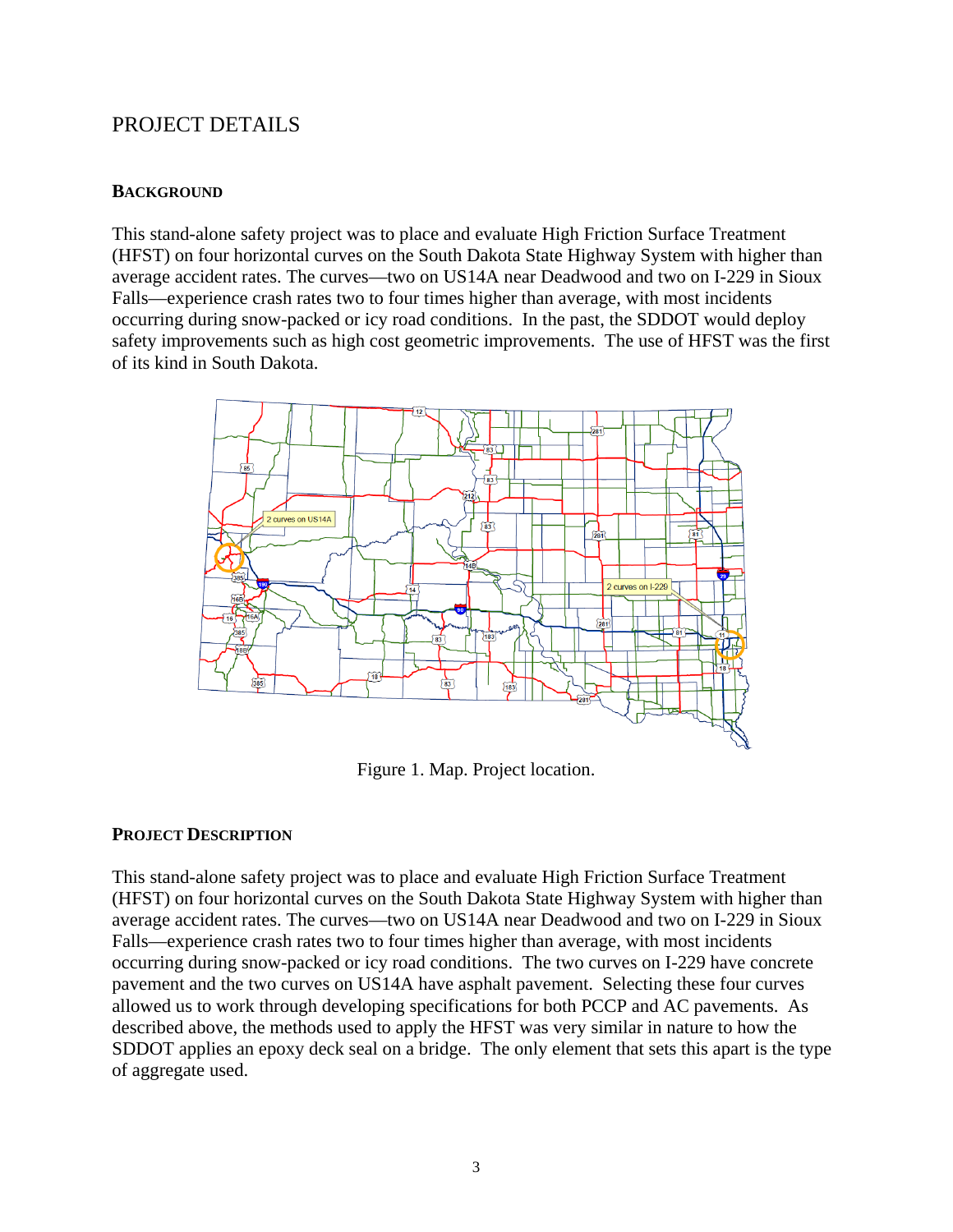- <span id="page-6-0"></span> The overall crash reduction performance anticipated was at least 25%*.* This was conservative based on the performance of HFST on wet road conditions but the performance of HFST in winter road conditions was not known.
- The SDDOT was not notified of the grant award until after the project was complete so there was not any time available for public outreach.
- The South Dakota division of FHWA was in full support of the HFST projects.



Figure 2 - US14A – South of Lead



Figure 3 – I-229 Southbound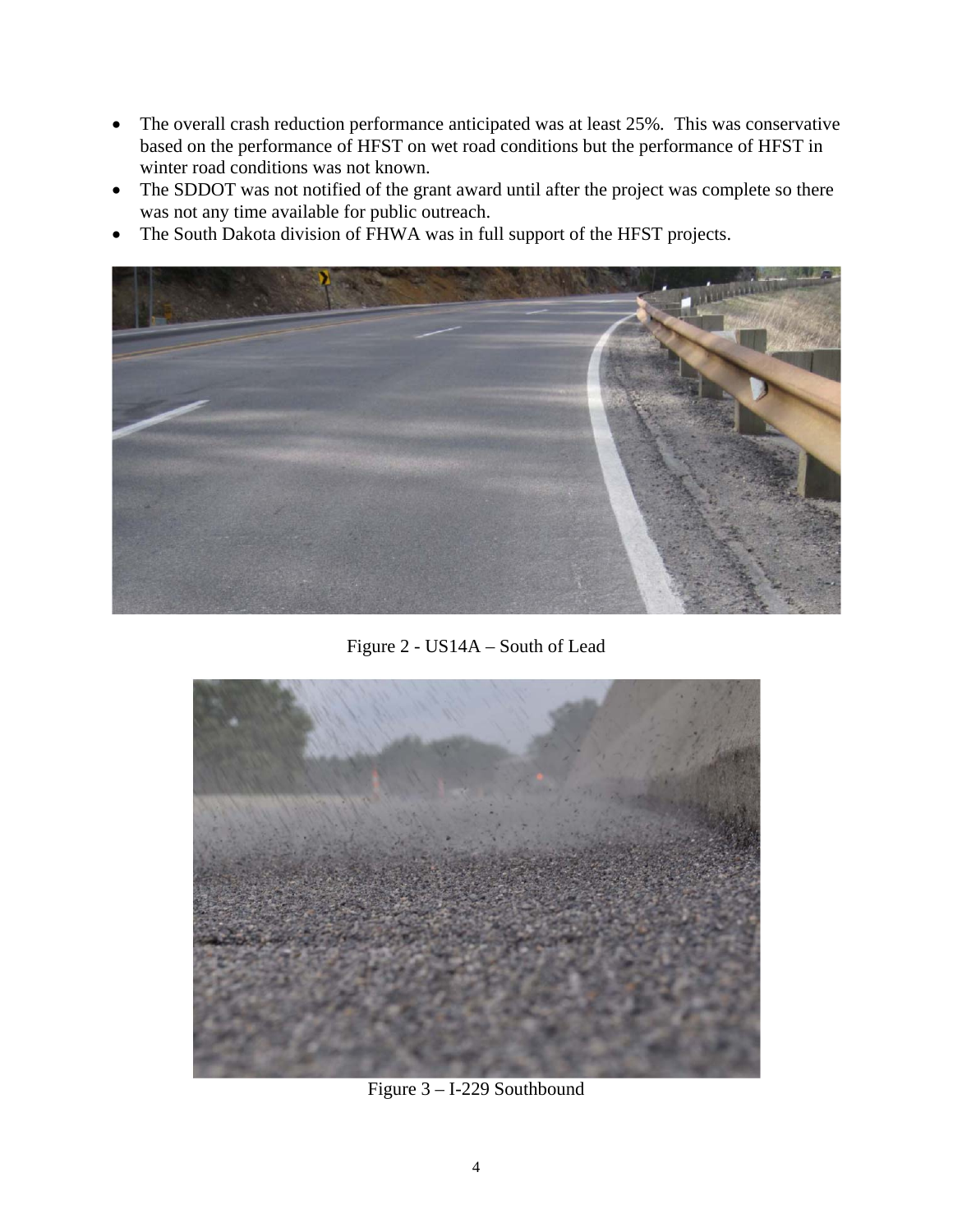## **DATA COLLECTION AND ANALYSIS**

Performance measures consistent with the project goals were jointly established for this project by SDDOT and FHWA to qualify, not to quantify, the effectiveness of the innovation to inform the AID Demonstration program in working toward best practices, programmatic performance measures, and future decision making guidelines

Data was collected to determine the impact of using HFST on safety and demonstrate the ability to:

Achieve a safer environment for the traveling public and workers

This section discusses how the SDDOT established baseline criteria, monitored and recorded data during the implementation of the innovation, and analyzed and assessed the results for each of the performance measures related to these focus areas.

## **SAFETY**

The SDDOT is always concerned with the safety of both the workers delivering the project and the users of our infrastructure during construction. The 2009 to 2013 crash history for these locations revealed a high rate of run-off-road crashes as seen in Table 1 below.

Historically, a comparable roadway, with similar traffic would be expected to experience two to four times lower rate of run-off-road crashes during five year time period. A typical five year time period would have one or two extreme winters with multiple snow events creating winter road conditions. These figures establish the baseline for our comparison of the innovative and traditional project delivery methods.

There were a total of 45 run-off-road crashes between 2009 and 2013 on all four horizontal curves. This averaged out to 9 run-off-road crashes per year. During the 2014-2015 winter season these four horizontal curves experienced only two run-off-road crashes. This was a total crash reduction of 78%, well over the anticipated 25% crash reduction.

|              |            |              | Oct      |            |           |            |           |            |           |            |           |
|--------------|------------|--------------|----------|------------|-----------|------------|-----------|------------|-----------|------------|-----------|
|              | $2009 -$   |              | $2014 -$ |            |           |            |           |            |           | $2015 -$   |           |
|              | 2013       |              | April    | 2015       |           | 2016       |           | 2017       |           | 2017       |           |
|              | <b>ROR</b> |              | 2015     | <b>ROR</b> | % Crash   | <b>ROR</b> | % Crash   | <b>ROR</b> | % Crash   | <b>ROR</b> | % Crash   |
| Location     | Crashes    | Crashes/Year | Crashes  | Crashes    | Reduction | Crashes    | Reduction | Crashes    | Reduction | Crashes    | Reduction |
| $I-229 NB$   | 11         | 2.2          | 0        | 0          | 100%      |            | 55%       |            |           |            |           |
| $I-229SB$    | 18         | 3.6          |          |            | 83%       | 0          | 100%      |            |           |            |           |
| 14A Deadwood | 13         | 2.6          | ┻        | ᆂ          | 62%       | 0          | 100%      |            |           |            |           |
| 14A Lead     | 5          | 0.6          | 0        | 0          | 100%      | 0          | 100%      |            |           |            |           |

Table 1 – Crash Counts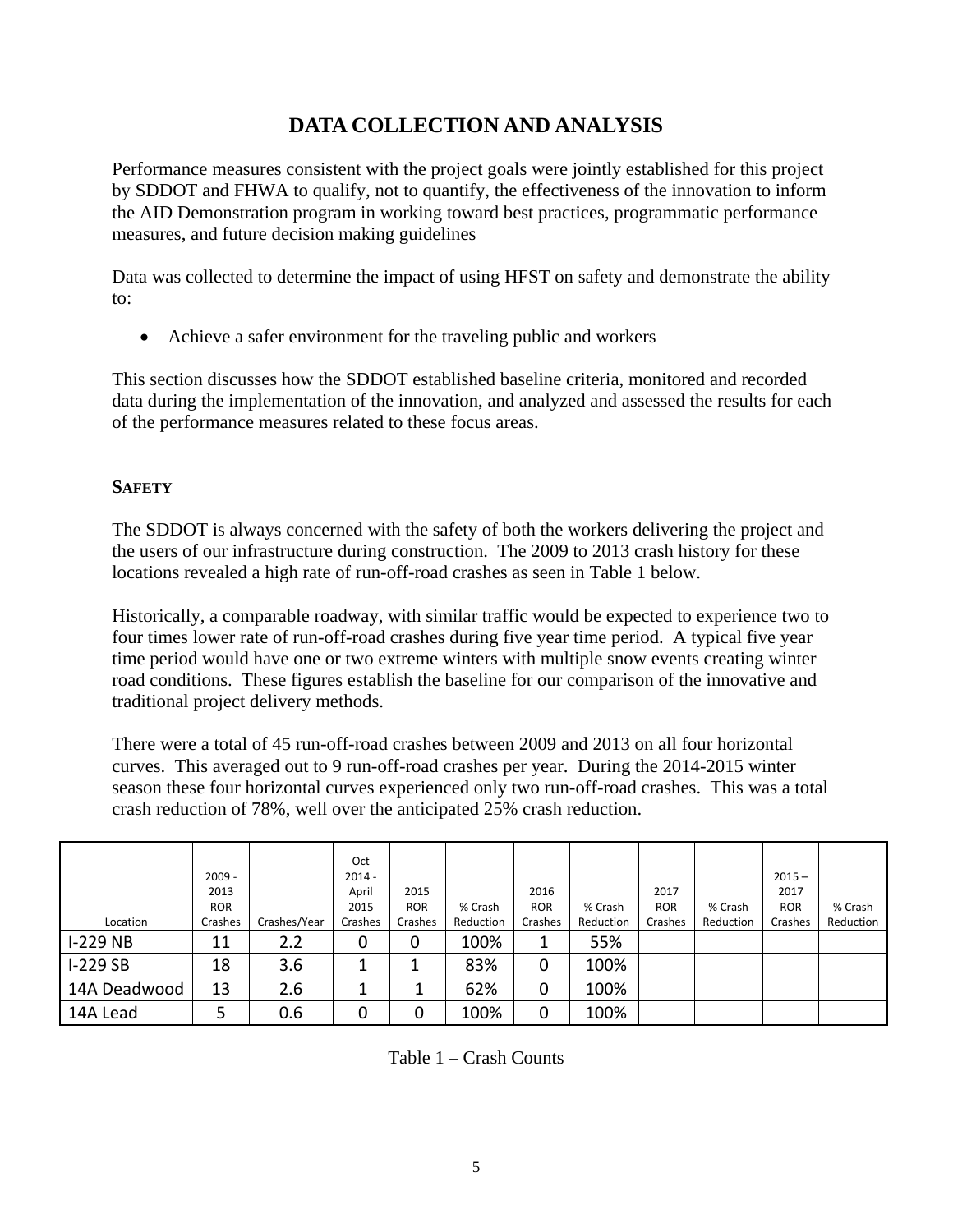#### **RECOMMENDATIONS AND IMPLEMENTATION**

#### <span id="page-8-0"></span>**RECOMMENDATIONS**

The SDDOT determined from the results of our data analysis that the experienced crash reduction of 78% was well above the overall goal of a 25% crash reduction. We propose adopting HFST into our standard operating procedures.

#### **STATUS OF IMPLEMENTATION AND ADOPTION**

Since the completion of HFST the SDDOT has undertaken the following activities to implement HFST into our standard operating procedures as a significant improvement from our traditional practice for similar type projects:

Horizontal curves with a higher than average run-off-road crash rate during winter conditions will be identified. A benefit cost analysis for HFST improvement will be done to prioritize projects.

Our plan for full adoption of HFST is as follows:

Standard specifications have been developed (see Appendix A) and are in place to allow for an immediate adoption of HFST. The performance of HFST on the four curves identified in the report will be monitored for an additional two years to better define the anticipated crash reduction. As additional HFST projects are complete, a three year crash analysis will be done so the anticipated crash reduction of HFST in winter road conditions can be better defined.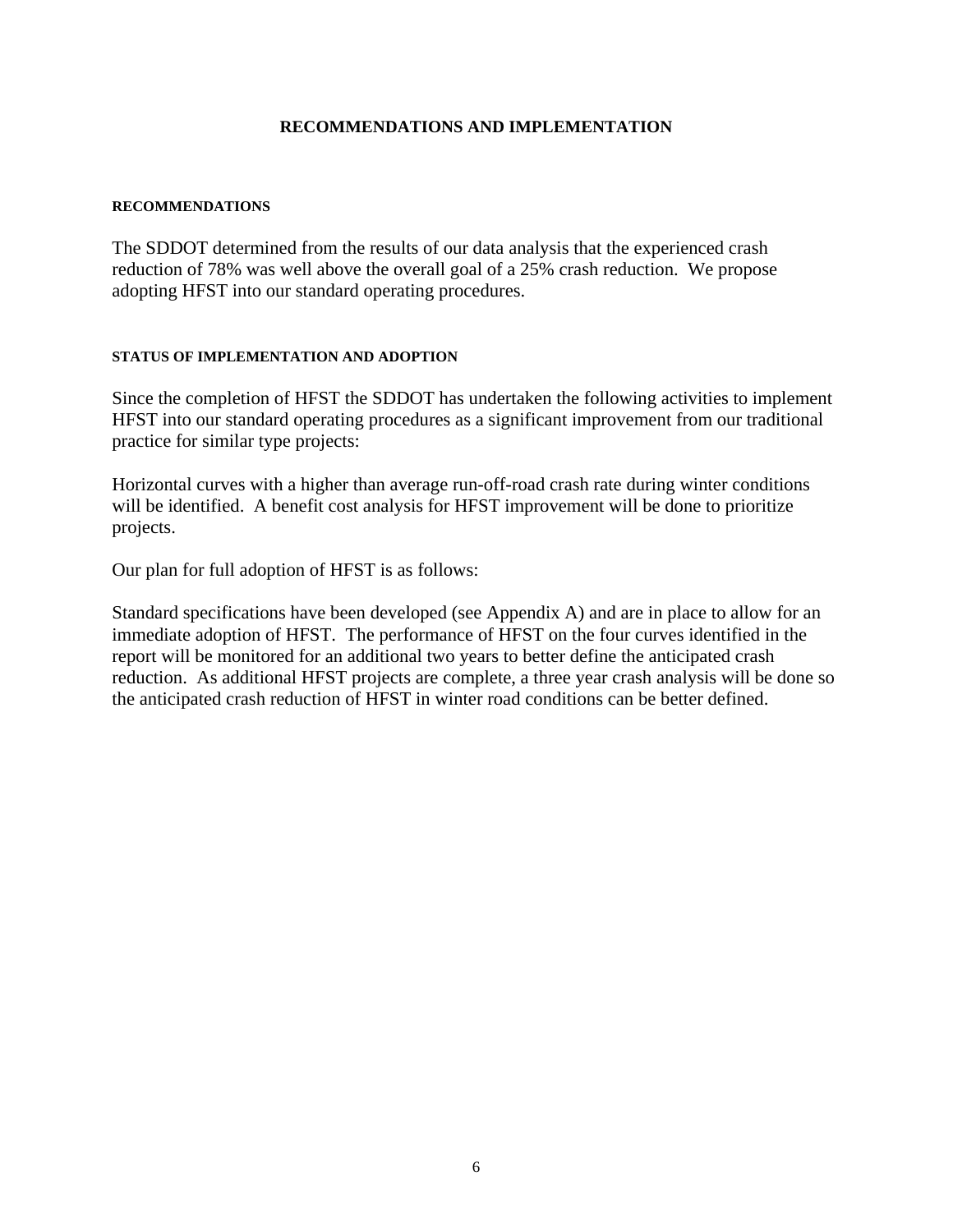## **TECHNOLOGY TRANSFER**

<span id="page-9-0"></span>Since the completion of the HFST project, there have been two presentations done which share information on the project.

The first presentation was done at the biannual South Dakota Transportation Conference and covered many horizontal curve safety improvements. The HFST was a small part of this presentation (see Appendix B for agenda). The safety conference catered to a wide range of attendees including engineers and technicians from state, city, county, and consultants.

The second presentation was held at the annual South Dakota Engineering Society Central Chapter Conference. This presentation gave an in-depth look at the I-229 HFST project (see Appendix C for agenda). The attendees at this conference included engineers from the state, city, county, and consultants.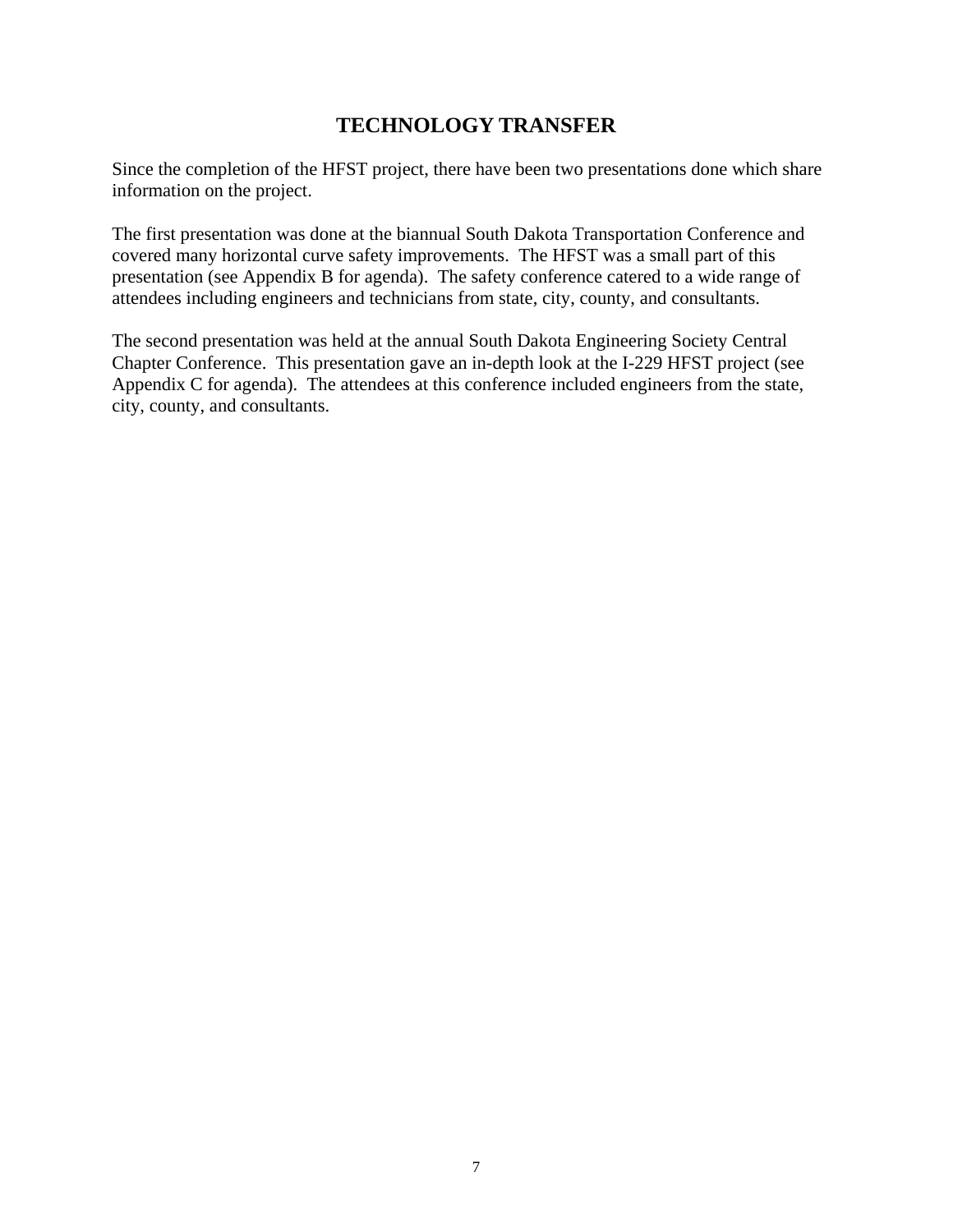## **APPENDIX A**

## **SDDOT Template HFST Specifications**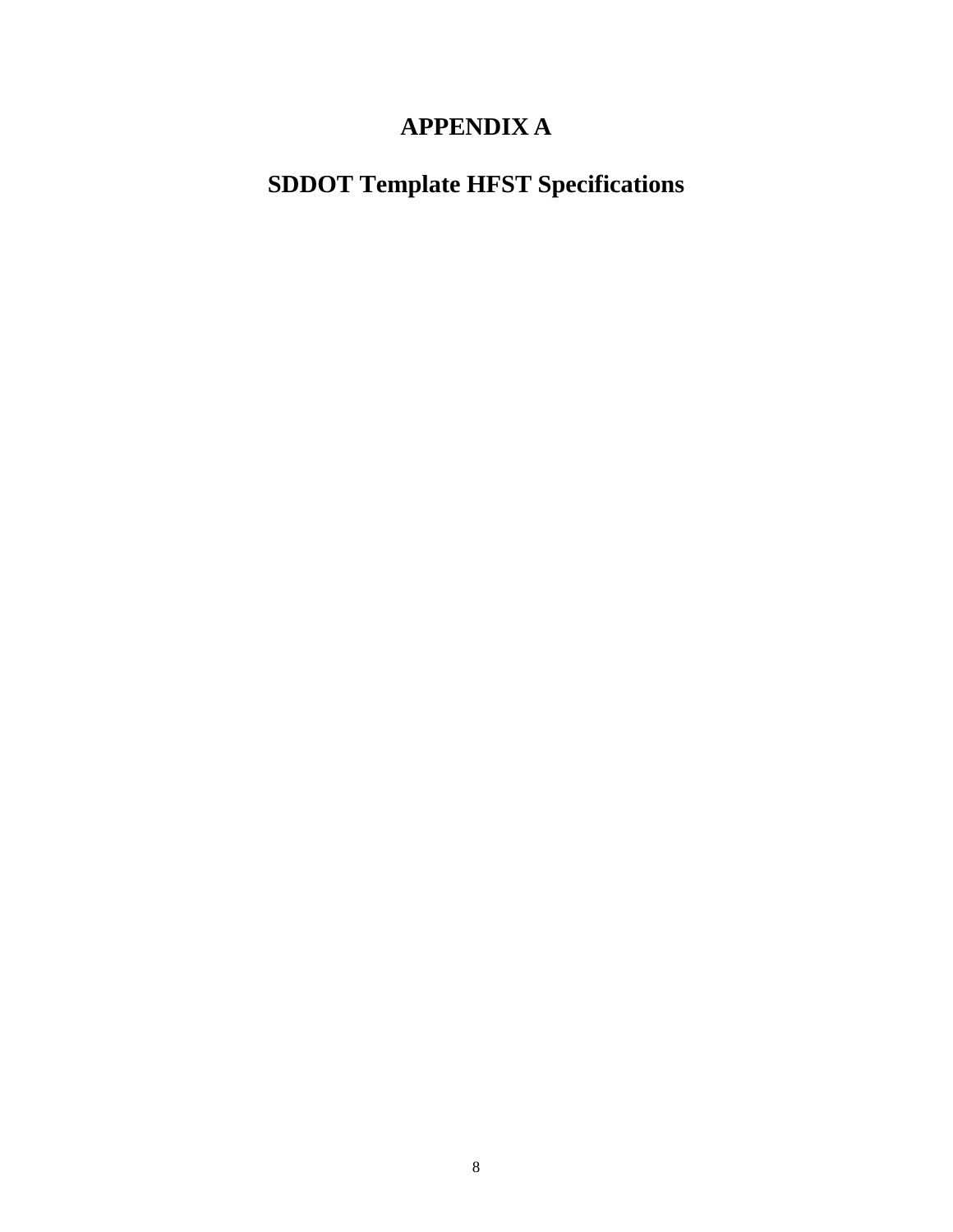## **STATE OF SOUTH DAKOTA DEPARTMENT OF TRANSPORTATION**

## **SPECIAL PROVISION FOR HIGH FRICTION SURFACE TREATMENT**

## **PROJECT NUMBER, PCN NUMBER NAME COUNTY**

## **MONTH DAY, YEAR**

#### **I. DESCRIPTION**

This work consists of construction of a High Friction Surface Treatment (HFST) using calcined bauxite aggregate bound with a polymeric resin binder.

## **II. MATERIALS**

**A. Polymeric Resin Binder:** The polymeric resin binder shall be either a polymer resin binder or an epoxy resin binder. The polymeric resin binder shall consist of a two-part resin binder/compound which holds the calcined bauxite aggregate firmly in position and conforms to the requirements of Table 1. The polymeric resin binder shall be certified to meet the requirements of Table 1. The certification shall contain test results from an accredited laboratory for the properties listed in Table 1.meeting the following requirements.

| Table 1                                    |                     |                                                 |  |  |  |
|--------------------------------------------|---------------------|-------------------------------------------------|--|--|--|
| <b>Polymeric Resin Binder Requirements</b> |                     |                                                 |  |  |  |
| <b>Property</b>                            | <b>Requirements</b> | <b>Test Method</b>                              |  |  |  |
| Viscosity (Class C), poises                | $7 - 30$            | <b>ASTM D2556</b>                               |  |  |  |
| Gel Time (Class C), minutes                | 10 Minimum          | AASHTO M 235                                    |  |  |  |
| Ultimate Tensile Strength, psi             | 2,500 Minimum       | AASHTO M 235                                    |  |  |  |
| Elongation at Break Point                  | 30-70%              | AASHTO M 235                                    |  |  |  |
| Durometer Hardness (Shore D)               | 60-80               | <b>ASTM D2240</b>                               |  |  |  |
| Compressive Strength, psi                  | 1,600 Minimum       | AASHTO M 235                                    |  |  |  |
| Cure Rate (Dry through time), hours        | 3 Maximum           | <b>ASTM D1640</b><br>5 mil thickness @ 75 Deg F |  |  |  |
| <b>Water Absorption</b>                    | 1% Maximum          | AASHTO M 235                                    |  |  |  |

**Table 1**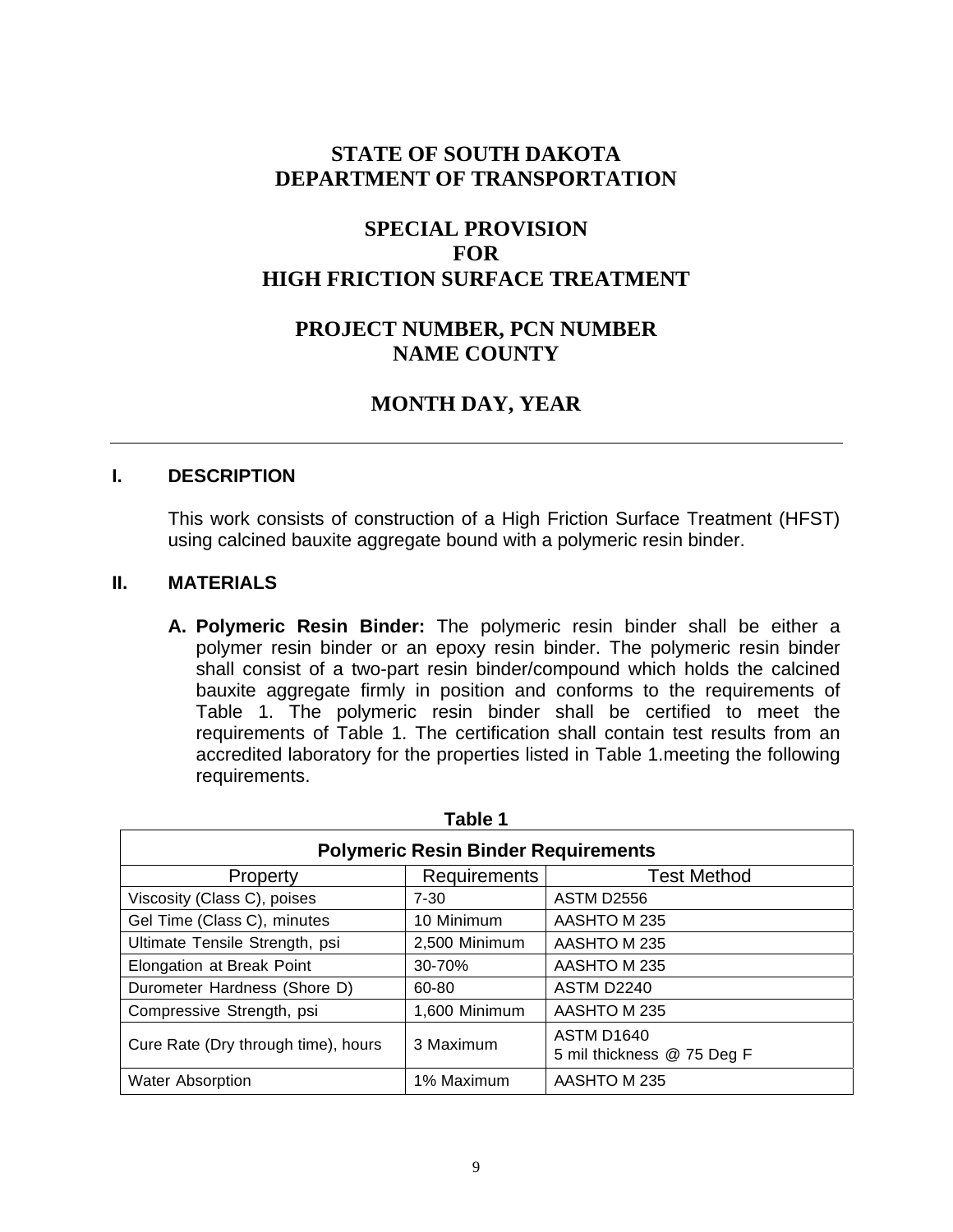| Adhesion Strength, psi @ 24 hrs.  | 250 Minimum or<br>100% Substrate<br>Failure | <b>ASTM C1583</b>                                                                        |
|-----------------------------------|---------------------------------------------|------------------------------------------------------------------------------------------|
| Mixing Ratio                      | Per Manufacturer                            | Provide manufacturer's recommendations<br>a minimum of 15 days prior to<br>construction. |
| Permeability to Chloride Ion @ 28 | Less than 100                               | AASHTO T 277                                                                             |

 shall deliver the calcined bauxite aggregate to the construction site in clearly **B. Calcined Bauxite Aggregate:** The material shall be clean, dry, free from foreign matter, and conform to the requirements in Table 3. The Contractor labeled containers. The calcined bauxite aggregate shall be certified to meet the requirements of Table 2. The certification shall contain the test results from an accredited laboratory for the properties listed in Table 3.

| <b>Calcined Bauxite Aggregate Requirements</b> |                                                                                    |                         |  |  |  |  |  |
|------------------------------------------------|------------------------------------------------------------------------------------|-------------------------|--|--|--|--|--|
| <b>Test Method</b><br>Requirements<br>Property |                                                                                    |                         |  |  |  |  |  |
| Mohs Hardness                                  | 7.0 Minimum                                                                        | <b>Mohs</b>             |  |  |  |  |  |
| Polish Stone Value                             | 65 Minimum                                                                         | ASTM E660               |  |  |  |  |  |
| Gradation                                      | 100.0% Passing No. 4<br>95.0% - 100.0% Passing No. 6<br>0.0% - 5.0% Passing No. 16 | AASHTO T 27             |  |  |  |  |  |
| <b>Moisture Content</b>                        | 0.2% Maximum                                                                       | AASHTO T 255            |  |  |  |  |  |
| Aluminum Oxide                                 | 87% Minimum                                                                        | ASTM C <sub>25</sub>    |  |  |  |  |  |
| <b>Apparent Specific Gravity</b>               | 3.1 Minimum                                                                        | AASHTO T 84             |  |  |  |  |  |
| Sodium Sulfate Soundness                       | 12% Maximum                                                                        | AASHTO T 104            |  |  |  |  |  |
| <b>LA Abrasion Test</b>                        | 30% Maximum.<br>Test sample gradation differs<br>from gradation requirements.      | AASHTO T 96 (C grading) |  |  |  |  |  |

#### **Table 2**

## **III. CONSTRUCTION REQUIREMENTS**

#### **A. General:**

- **1. Qualifications:** The Contractor shall provide documentation of experience for the Contractor's superintendent placing the HFST. The Contractor's superintendent shall have a minimum of 2 years and 10,000  $yd^2$  HFST experience on projects with other state highway agencies.
- **2. Quality Control (QC) Plan:** The Contractor shall submit a QC plan to the Engineer for approval at least 15 days prior to the placement of the HFST. The QC plan shall show proposed methods to control the equipment,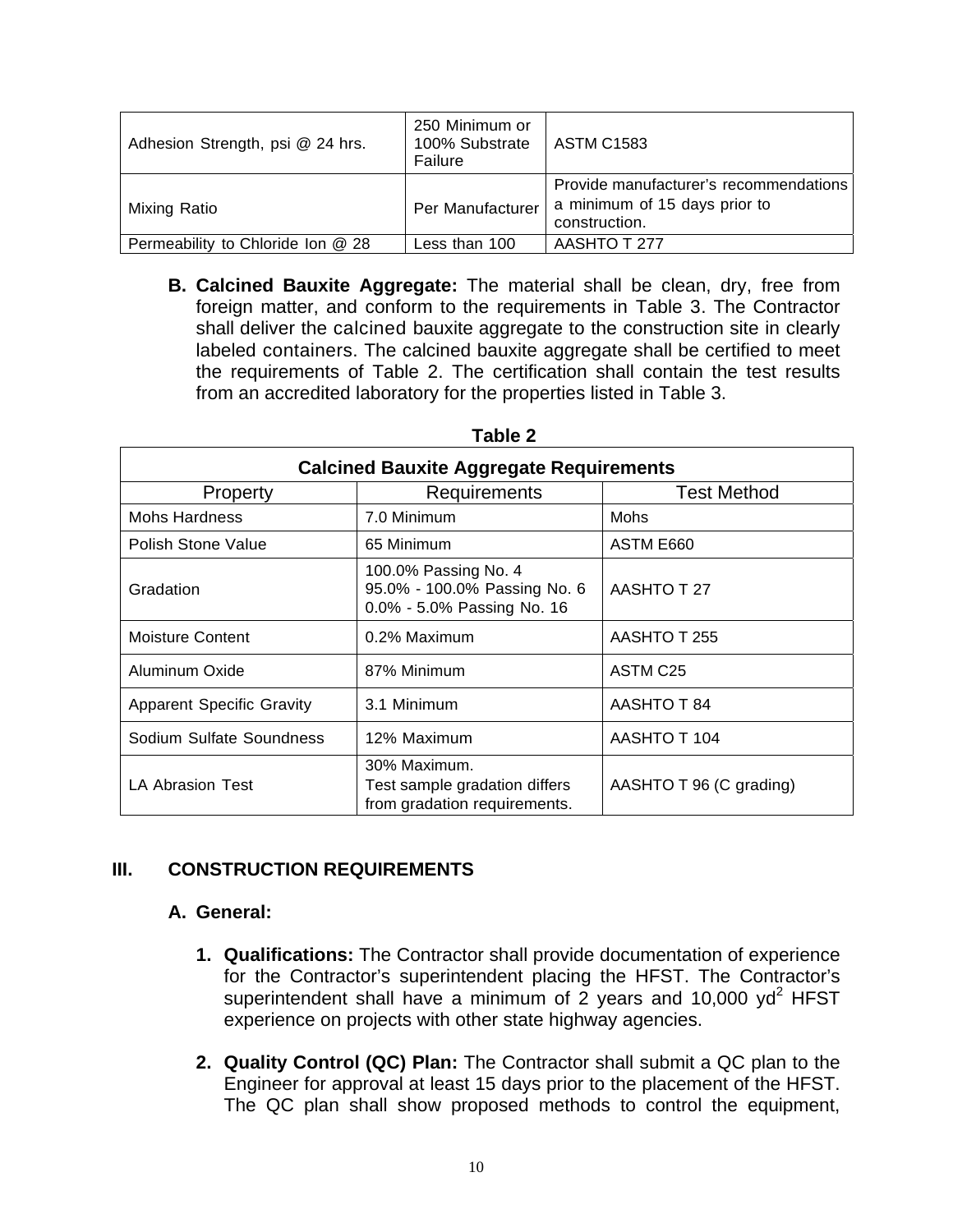materials, mixing, and placement operations to ensure conformance with these specifications. The Contractor shall discuss the QC plan at the preconstruction meeting and as requested by the Engineer.

At a minimum, the QC plan shall contain the following:

- **a.** Key Personnel and Contact Information.
	- **1)** The QC plan shall designate a plan administrator, who shall have full authority to institute any action necessary for the successful operation of the plan. The plan administrator shall be available on the jobsite within one hour after being notified of a concern.
	- **2)** A field technician shall be present at the job site unless otherwise approved in the QC plan. The technician shall be responsible for the required field quality control sampling and testing in conformance with the approved QC plan and contract documents. The Contractor shall maintain and make available upon request complete records of sampling, testing, actions taken to correct problems, and quality control inspection results. Any deviation from the approved QC plan, without Engineer approval, shall be cause for immediate suspension of operations.
- **b.** Polymeric resin binder production plants, locations of plant, personnel qualifications, inspection and record keeping methods, equipment calibration records, accreditation certificates, and minimum frequencies of sampling and testing per Table 1.
- **c.** Calcined Bauxite aggregate production plant locations, personnel qualifications, inspection and record keeping methods, equipment calibration records, accreditation certificates, and minimum frequencies of sampling and testing per Table 2.
- **d.** Calcined Bauxite aggregate storage and moisture control methods.
- **e.** Cleaning and maintenance procedures and schedule for mixing and application equipment. The cleaning and maintenance procedures and schedule shall contain the equipment manufacturer's recommendations for maximum allowable time the polymeric resin binder may remain in the application equipment before cleaning of the mixer and application system is required.
- **f.** Corrective actions that will be taken for unsatisfactory construction practices.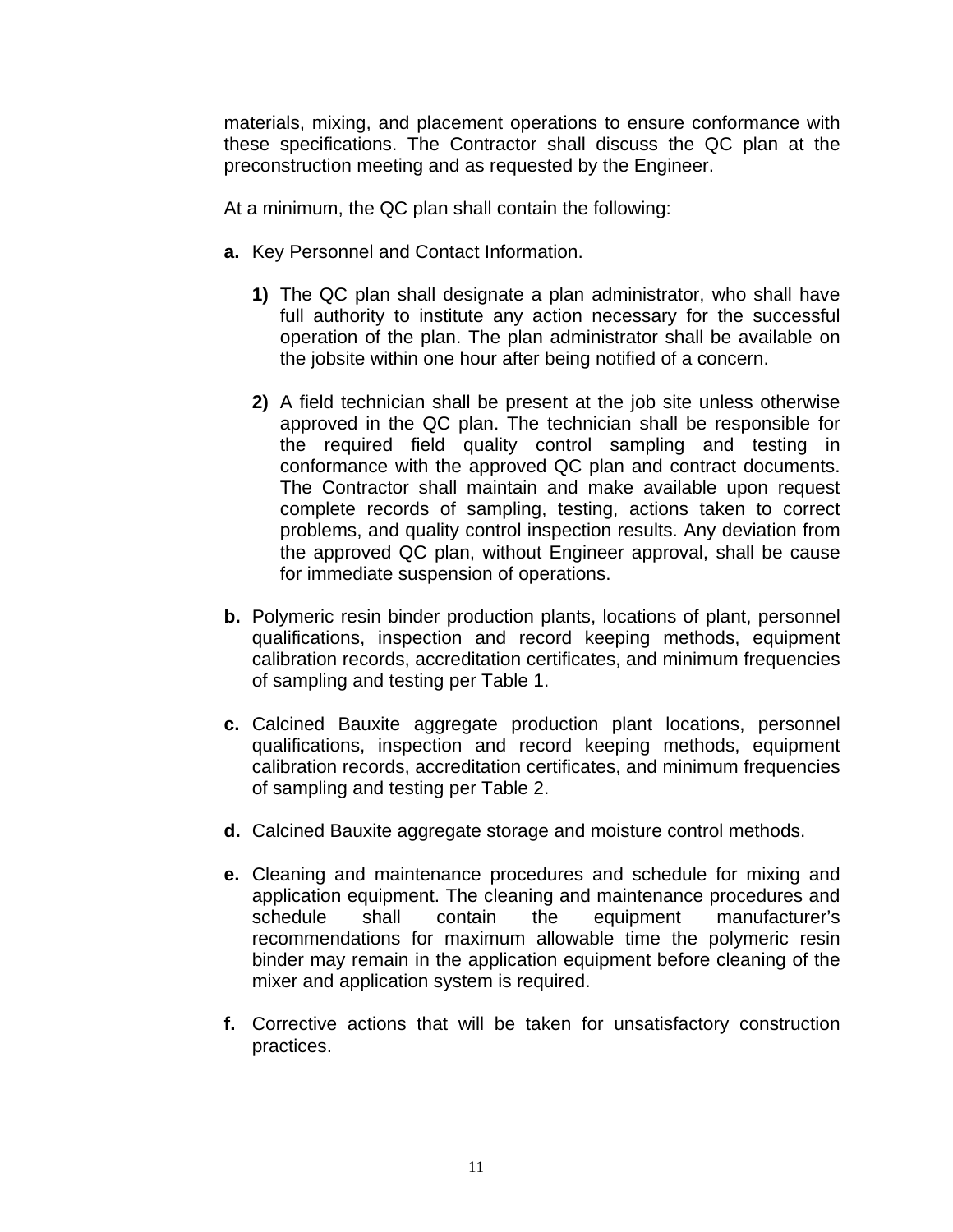- **3. Weather Limitations:** The Contractor shall not apply the polymeric resin binder material on wet surfaces (including condensation moisture from construction vehicles in front binder application), when the ambient temperature is less than 55ºF or above 105ºF, or when the anticipated weather conditions or pavement surface temperature would prevent the proper application of the surface treatment in accordance with the manufacturer's recommendations.
- **4. Seasonal Limitations:** HFST shall only be applied within the seasonal limitation of May 1 to October 15 (inclusive).
- **5. Manufacturer's Representative:** A manufacturer's representative must be present on the jobsite for a minimum of the first two full production days of HFST application.

The manufacturer's representative shall provide the Engineer and the Contractor with a copy of the written recommendations, technical data sheet, and product safety data sheet. In addition, the Contractor shall make a product safety data sheet available to anyone who will be exposed to the polymeric resin binder materials.

**6. Application Equipment:** The Contractor shall use an approved application machine capable of continuously and thoroughly mixing the polymeric resin binder components to the ratio recommended by the polymeric resin binder manufacturer. The application machine must continuously mix, meter, monitor, and apply the polymeric resin binder. The Contractor shall mechanically spray or squeegee the polymeric resin binder over the application surface area. The Contractor shall use spiked shoes for all walking, standing, or any other form of foot contact with the polymeric resin binder prior to the application of the calcined bauxite aggregate. Construction and public vehicle traffic will not be allowed on the HFST until the HFST has completely cured. The Contractor shall replace contaminated sections of polymeric resin binder at no additional cost to the Department.

The application machine must have continuous pumping and proportioning devices which blend the polymeric resin binder within a controlled system. The polymeric resin binder must be blended and mixed to the ratio under the manufacturer's recommendations (+/- 2 percent by volume). The polymeric resin binder must be continuously applied once blended.

Broadcasting of the calcined bauxite aggregate material shall be by equipment capable of variable width dispensing of the calcined bauxite aggregate material on the roadway in a uniform manner as approved by the manufacturer of the polymeric resin binder. Calcined bauxite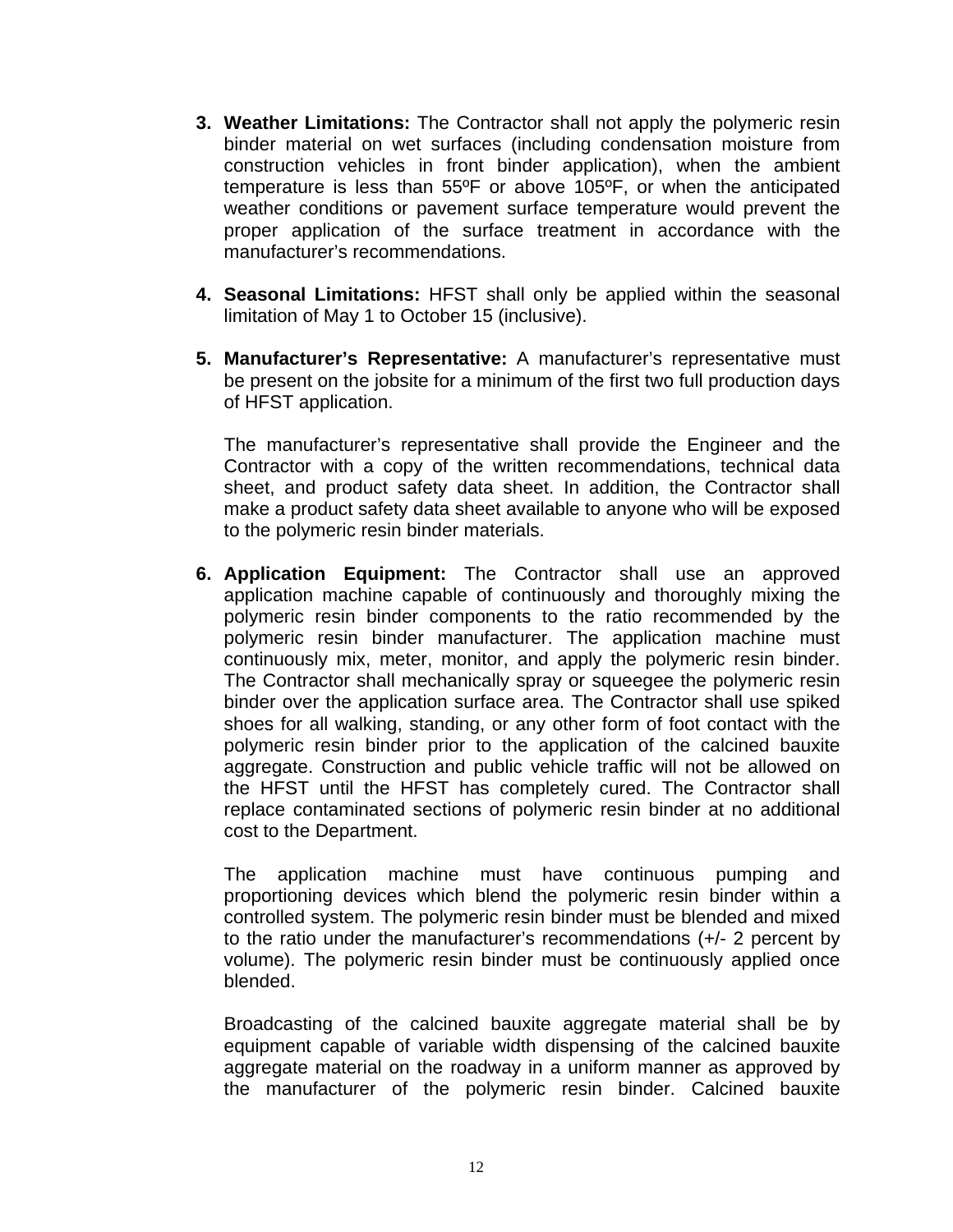aggregate must be broadcast in a manner which will not disturb the leveling of the polymeric resin binder.

Exposed uncured mixed polymeric resin binder must not be visible after the calcined bauxite aggregate is applied. If exposed uncured mixed polymeric resin binder is visible after applying the calcined bauxite aggregate, the Contractor shall apply calcined bauxite aggregate to the exposed areas using an approved application method.

The Contractor shall not allow the mixed polymeric resin binder to separate, cure, dry, be exposed, or harden which may impair retention and bonding of the calcined bauxite aggregate.

**7. Test Section:** The Contractor shall construct a test section (minimum of 200 SY) at a self-determined location to demonstrate equipment has been properly calibrated a minimum of 24 hours prior to beginning the project. If the project site is used for the test section, the Contractor shall open the test section to traffic after curing has completed, and no uncovered polymeric resin binder remains exposed. The Contractor shall correct deficient areas before opening to traffic as directed by the Engineer at no additional cost. At the completion of the test section, the Contractor shall demonstrate the application equipment cleaning procedures.

## **B. Bridge Deck Preparation and HFST Application:**

**1. Bridge Deck Preparation:** Surfaces must be clean, dry, and free of all dust, oil, debris and any other material that might interfere with the bond between the polymeric resin binder material and existing surfaces. Adequate cleaning of all surfaces will be determined by the Engineer. The Contractor shall remove pavement markers and delineation within the area to receive HFST prior to placing polymeric resin binder.

The Contractor shall prepare the bridge deck receiving a HFST in accordance with the following.

**a. Bridge Deck Grinding:** The bridge deck surface shall be ground prior to placement of a HFST.

The grinding shall remove the existing surface conditions as defined by the bridge plan notes including, but not limited to; rubberized asphalt chip seal, epoxy chip seal, pavement markings, and tining and shall be to the satisfaction of the Engineer.

The grinding shall be performed in the longitudinal direction. The grinding shall result in a parallel corduroy texture consisting of grooves between 0.090 and 0.130 inches (2 and 3 mm) wide. The distance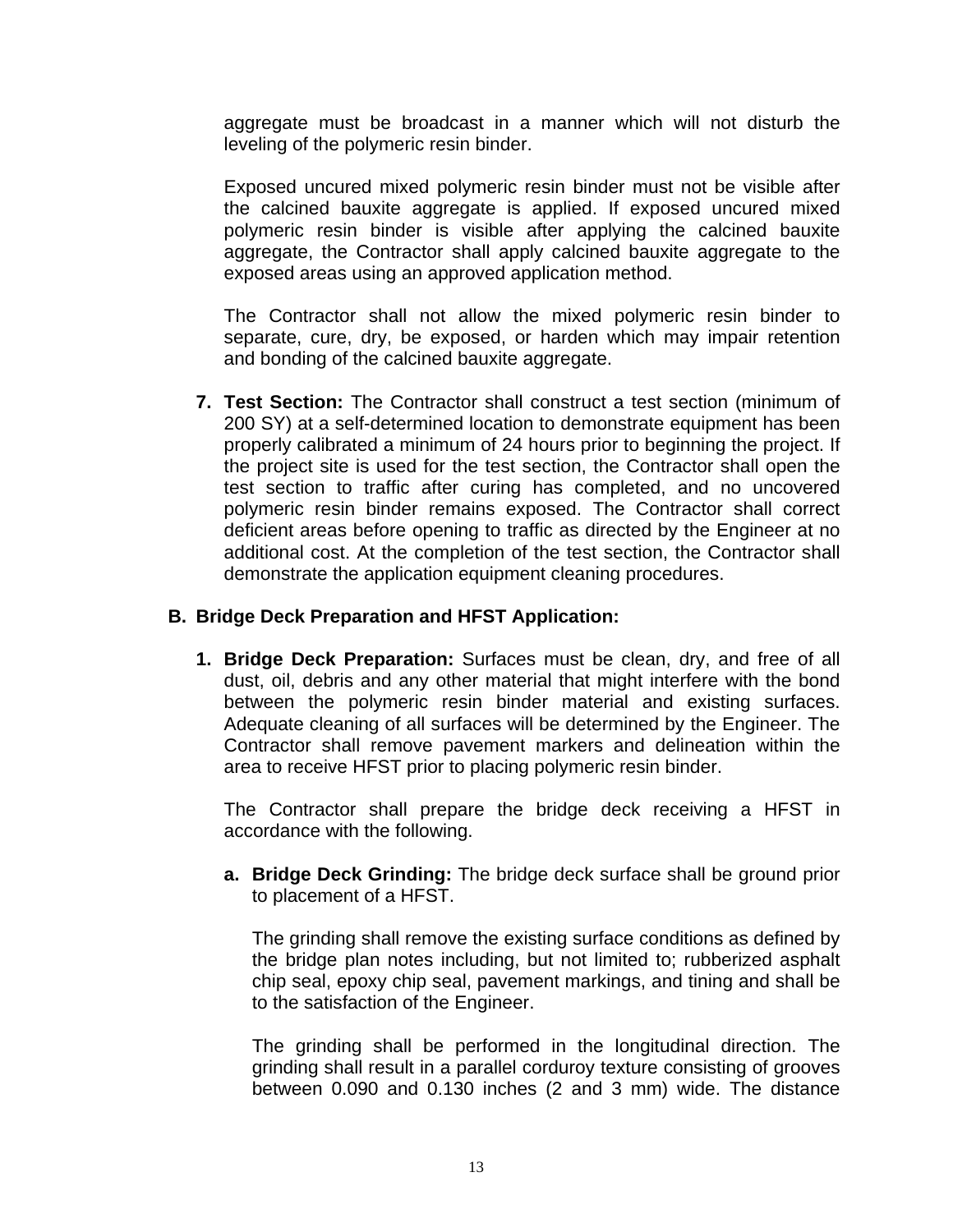between the grooves shall be between 0.060 and 0.125 inches (1.5 and 3 mm). The peaks of the ridges shall not be greater than 1/16 inch (1.5 mm) higher than the bottom of the grooves. The grinding shall be uniform and shall follow the existing profile of the bridge deck. The grinding process shall not introduce dips and bumps that did not previously exist on the bridge deck surface or in any way decrease the existing riding quality of the bridge deck.

Grinding of the bridge deck shall be accomplished utilizing diamond blades mounted on a self-propelled machine designed for grinding and texturing pavement. The equipment shall be operated in such a manner that it will not damage the underlying deck surface. Grinding equipment that causes ravels, aggregate fractures, or spalls shall not be permitted. Residue or excess water generated by the grinding operations shall be removed with vacuum equipment from the deck surface before the residue has time to set up. Vacuumed residue or excess water shall not be expelled on the approach roadway or shoulder surfaces.

**b. Abrasive Blasting of Bridge Deck:** After grinding and removal and replacement of loose and delaminated concrete, the entire bridge deck surface shall be thoroughly shot blasted to approximately an International Concrete Repair Institute (ICRI) concrete surface profile CSP-5 (medium shot blast) to remove all foreign materials which may interfere with the bonding or curing of the HFST. The shot blasting shall remove all surface laitance and shall expose the coarse aggregate to the satisfaction of the Engineer. Small areas where shot blasting is unable to be performed (curb lines, etc.) shall be cleaned by abrasive blast cleaning to the satisfaction of the Engineer.

Upon completion of the shot blasting and abrasive blasting, the entire bridge deck shall be blown clean with dry compressed air to remove all dust and debris.

Cleaning by shot blasting, abrasive blasting, and compressed air shall be done no more than 24 hours prior to the placement of the HFST. In the event the HFST is not placed within 24 hours of shot blasting and abrasive blast cleaning or in the event of rain or other inclement weather contaminating the surface, the surface shall be re-cleaned by abrasive blast cleaning and dry compressed air.

Only equipment required for the application of the HFST will be allowed on any portion of the bridge deck which has been cleaned and prepared for application of the HFST. If equipment is used on the cleaned and prepared bridge deck, the area shall be protected from contamination with plastic.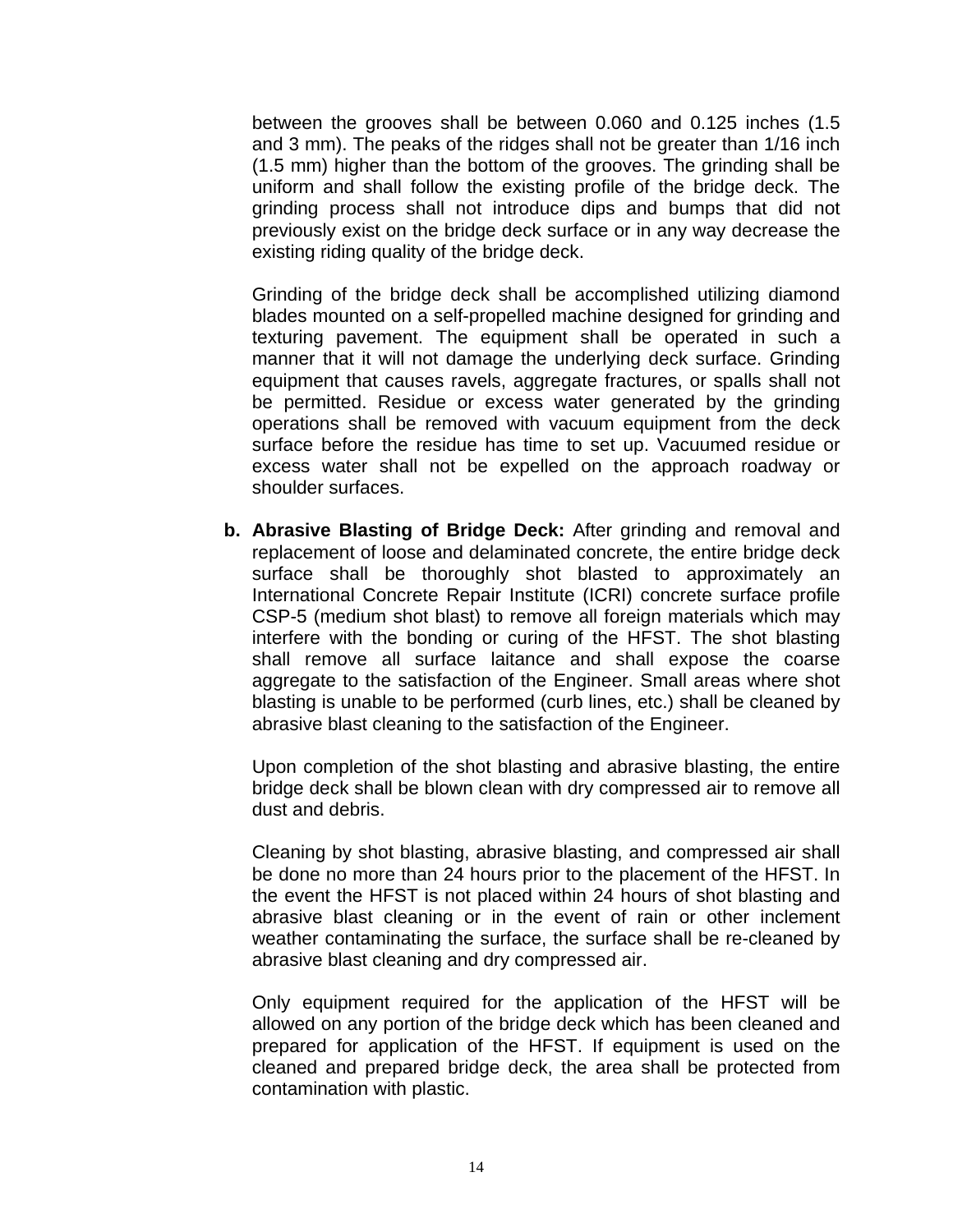- **2. Bridge Deck HFST Application:** The Contractor shall apply the HFST on the bridge deck in accordance with the following.
	- **a. Polymeric Resin Binder Application Requirements:** 
		- **1)** The openings of any bridge deck drains shall be temporarily sealed during polymeric resin binder placement as approved by the Engineer.
		- **2)** When phased construction of the two coat HFST is required, the Contractor shall maintain a straight line between the phases of polymeric resin binder placement for both layers by masking the line between phases with duct tape, or other material approved by the Engineer. The masking shall be completely removed before the polymeric resin binder achieves initial set and shall be removed in a manner that will not damage the adjacent polymeric resin binder. Overlapping the new HFST onto existing HFST shall not be done.
		- **3)** A prime coat, if required by manufacturer, shall be applied according to manufacturer's recommendations and will be applied in addition to the two coats of HFST.
		- **4)** The Contractor shall mix the polymeric resin binder components proportionally in accordance with the manufacturer's recommended ratio. The Contractor shall apply the two part modified polymeric resin binder onto the bridge deck section to be treated within the temperature range specified at the manufacturer's recommended application rate. The application rate shall be a minimum of 1 gallon per 40 square feet (1 liter per 1 square meter). The Contractor shall not allow the polymeric resin binder to separate in the mixing lines, cure, dry, chill, set up, or otherwise impair retention bonding of the HFST calcined bauxite aggregate. The Contractor shall ensure no seams are visible in the middle of the traffic lanes of the finished work after application of the HFST calcined bauxite aggregate.

Hand application may be used for areas less than 300  $yd^2$ . For hand applications, the Contractor shall mix the polymeric resin binder components to the correct proportion within 4% by weight using a low speed high torque drill fitted with a helical stirrer.

## **b. Calcined Bauxite Aggregate Application Requirements:**

**1)** After the polymeric resin binder is distributed on the application area of the bridge deck surface, a broadcast of calcined bauxite aggregate shall be made to refusal such that: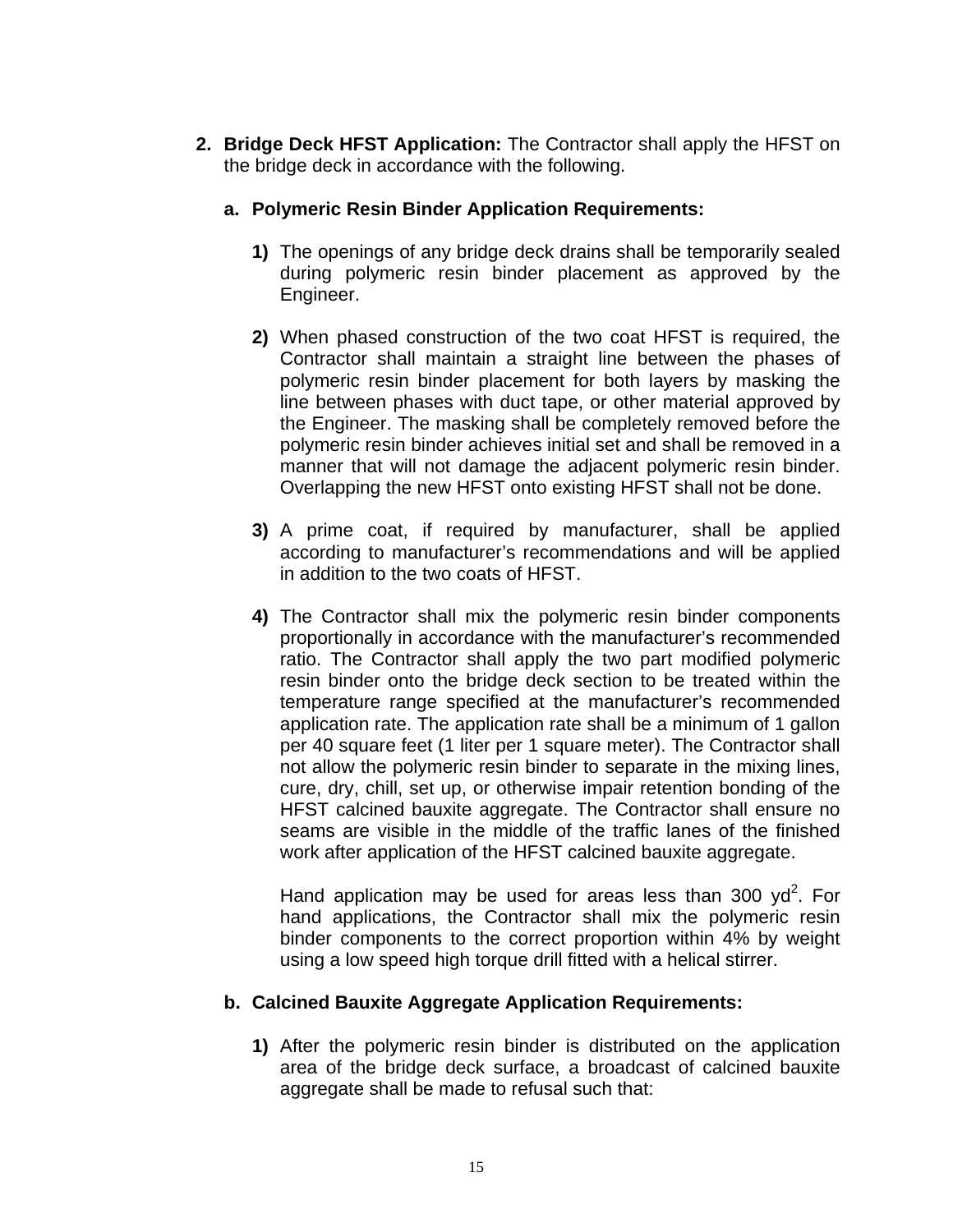- **2)** A uniform layer of calcined bauxite aggregate is attained*. (A nonuniform broadcast will result in an inconsistent HFST thickness and a poor riding bridge deck)*.
- **3)** There are no visible shiny wet spots after application.
- **4)** The Contractor shall apply the calcined bauxite aggregate at a uniform minimum rate of 13  $\text{lbs}\text{/yd}^2$ . The Contractor shall completely cover the "wet" polymeric resin binder with calcined bauxite aggregate to achieve a uniform surface with no exposed polymeric resin binder remaining visible on the surface before the polymeric resin binder begins to gel. The Contractor must vertically drop the calcined bauxite aggregate material in a manner which will not disturb the level of the polymeric resin binder liquid.

Hand application may be used for areas less than 300  $yd^2$ . For hand applications, the Contractor shall sprinkle or vertically drop the calcined bauxite aggregate resulting in a minimum coverage rate of 13lbs/yd<sup>2</sup> without splashing or disrupting the leveling of the "wet" polymeric resin binder during placement, whether by mechanical or manual means.

- **c. Curing and Clean Up:** The Contractor shall allow the HFST to cure in accordance with the polymeric resin binder manufacturer's recommendations (3 hours maximum at an ambient air temperature of at least 75ºF). The Contractor shall clean up the HFST by removing the excess calcined bauxite aggregate on the treated area and adjacent areas with raveled calcined bauxite aggregate. The Contractor shall perform the clean-up prior to applying the second coat of HFST. The Contractor may reuse excess HFST calcined bauxite aggregate. In order to reuse the reclaimed excess HFST calcined bauxite aggregate, the Contractor must reclaim the excess HFST calcined bauxite aggregate with a mechanical sweeper. The recovered calcined bauxite aggregate must be clean, uncontaminated, and dry.
- **d. Second Coat HFST Application:** A second coat of HFST shall be distributed at the manufacturer's recommended application rate. The application rate shall be a minimum of 1 gallon per 20 square feet (2 liters per 1 square meter). The Contractor shall apply the calcined bauxite aggregate as per section III.B.2.b of this special provision. In the event of rain before second coat is applied, the surface shall be dried for 24 hours prior to application. If second coat is not applied within 24 hours or traffic is allowed on the first coat, the bridge deck must be abrasive blasted prior to application. The Contractor shall perform street sweeping before placing pavement markings.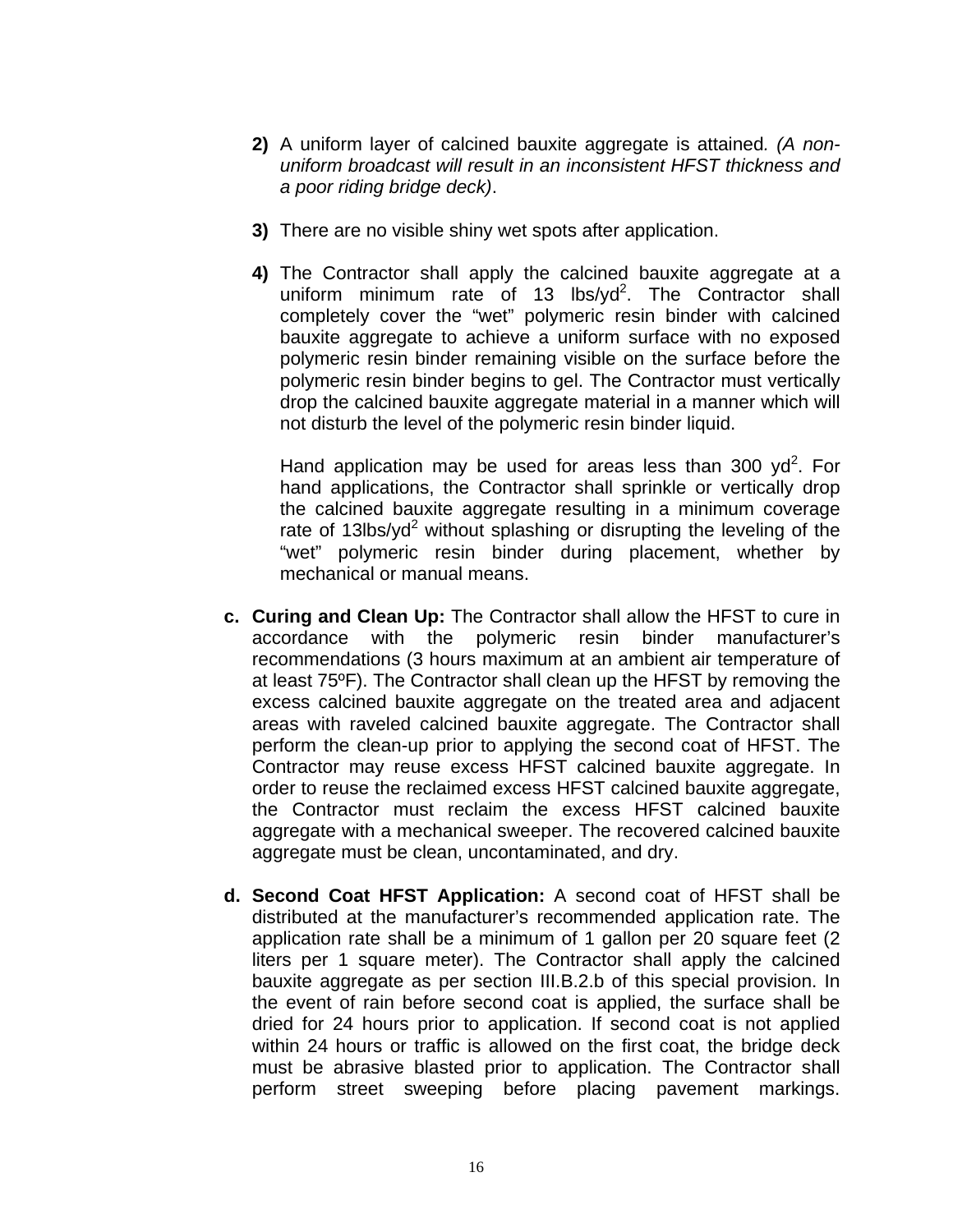Temporary or permanent pavement markings must be in place prior to opening lanes to traffic.

## C. Bridge Approach Slab Preparation and HFST Application:

1. Bridge Approach Slabs Preparation: Surfaces must be clean, dry, and free of all dust, oil, debris and any other material that might interfere with the bond between the polymeric resin binder material and existing surfaces. Adequate cleaning of all surfaces will be determined by the Engineer. The Contractor shall remove pavement markers and delineation within the area to receive HFST prior to placing polymeric resin binder.

The Contractor shall prepare the bridge approach slab receiving a HFST in accordance with the following.

The entire concrete surface shall be thoroughly shot blasted to approximately an International Concrete Repair Institute (ICRI) concrete surface profile CSP-5 (medium shot blast) to remove all foreign materials which may interfere with the bonding or curing of the HFST. The shot blasting shall remove all surface laitance and shall expose the coarse aggregate to the satisfaction of the Engineer. Small areas where shot blasting is unable to be performed (curb lines, etc.) shall be cleaned by abrasive blast cleaning to the satisfaction of the Engineer.

Upon completion of the shot blasting and abrasive blasting, the entire surface shall be blown clean with dry compressed air to remove all dust and debris.

Cleaning by shot blasting, abrasive blasting, and compressed air shall be done no more than 24 hours prior to the placement of the HFST. In the event the HFST is not placed within 24 hours of shot blasting and abrasive blast cleaning or in the event of rain or other inclement weather contaminating the surface, the surface shall be re-cleaned by abrasive blast cleaning and dry compressed air.

Only equipment required for the application of the HFST will be allowed on any portion of the surface which has been cleaned and prepared for application of the HFST. If equipment is used on the cleaned and prepared surface, the area shall be protected from contamination with plastic.

Surfaces may need to be washed with a mild detergent, rinsed, and dried using a hot compressed air lance.

**2. Bridge Approach Slab HFST Application:** The Contractor shall apply the HFST on the bridge approach slab in accordance with the following.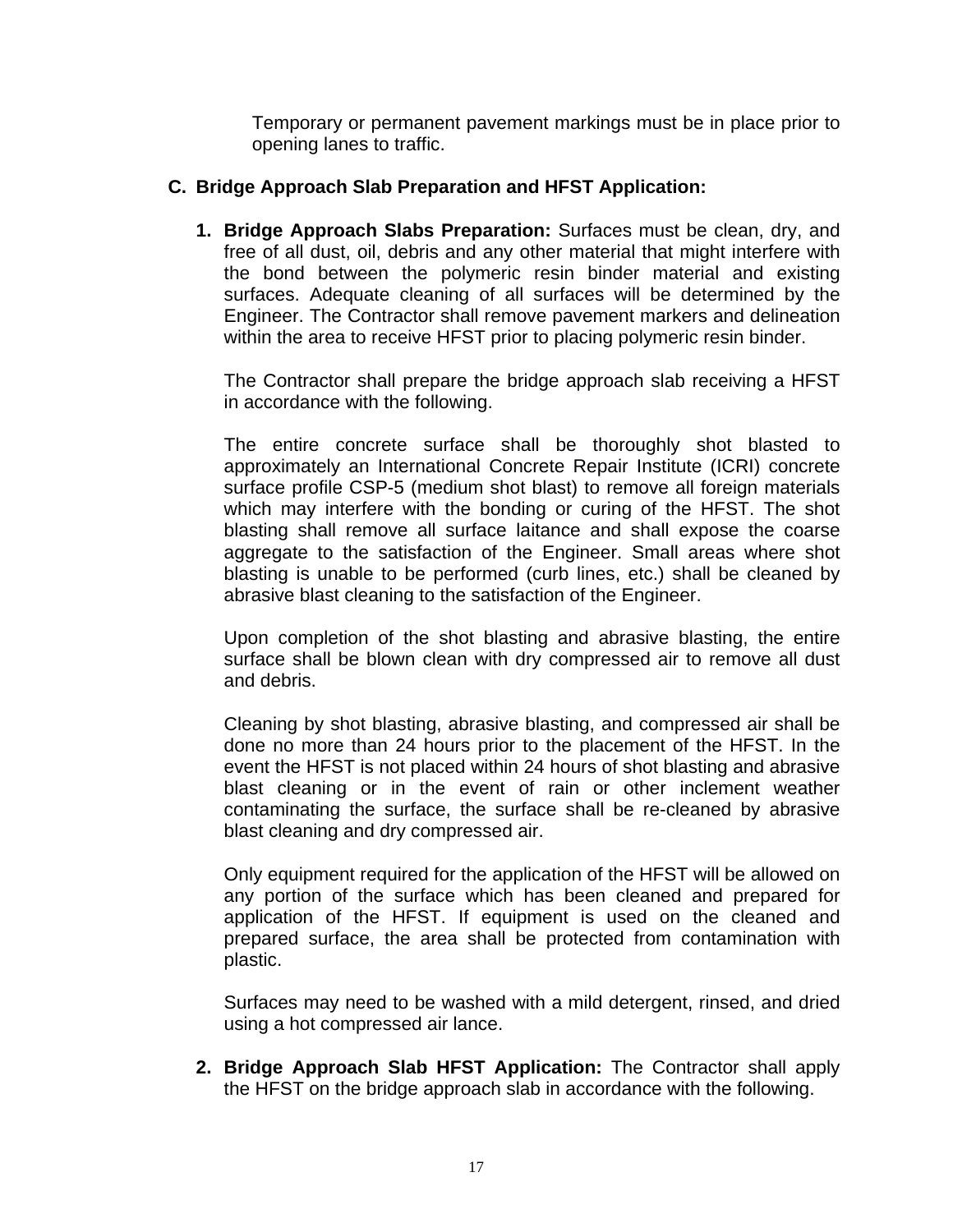**a. Polymeric Resin Binder Application Requirements:** The Contractor shall mix the polymeric resin binder components proportionally in accordance with the manufacturer's recommended ratio. The Contractor shall apply the two part modified polymeric resin binder onto the surface to be treated within the temperature range specified. The number of layers (minimum of one) and the application rates of the polymeric resin binder in the various layers shall be as recommended by the manufacturer in order to achieve an average thickness of 60 mils (cured) on the surface. The Contractor shall not allow the polymeric resin binder to separate in the mixing lines, cure, dry, chill, set up, or otherwise impair retention bonding of the HFST calcined bauxite aggregate. The Contractor shall ensure no seams are visible in the middle of the traffic lanes of the finished work after application of the HFST calcined bauxite aggregate.

Hand application may be used for areas less than 300  $yd^2$ . For hand applications, the Contractor shall mix the polymeric resin binder components to the correct proportion within 4% by weight using a low speed high torque drill fitted with a helical stirrer.

**b. Calcined Bauxite Aggregate Application Requirements:** The Contractor shall apply the calcined bauxite aggregate immediately after placing the polymeric resin binder at a uniform minimum rate of 13  $\frac{1}{10}$ bs/yd<sup>2</sup>. The Contractor shall completely cover the "wet" polymeric resin binder with calcined bauxite aggregate to achieve a uniform surface with no exposed polymeric resin binder remaining visible on the surface before the polymeric resin binder begins to gel. The Contractor must vertically drop the calcined bauxite aggregate material in a manner which will not disturb the level of the polymeric resin binder liquid.

Hand application may be used for areas less than 300  $yd^2$ . For hand applications, the Contractor shall sprinkle or vertically drop the calcined bauxite aggregate resulting in a minimum coverage rate of 13lbs/yd<sup>2</sup> without splashing or disrupting the leveling of the "wet" polymeric resin binder during placement, whether by mechanical or manual means.

**c. Curing and Clean Up:** The Contractor shall allow the HFST to cure in accordance with the polymeric resin binder manufacturer's recommendations (3 hours maximum at an ambient air temperature of at least 75ºF). The Contractor shall clean up the HFST by removing the excess calcined bauxite aggregate on the treated area and adjacent areas with raveled calcined bauxite aggregate. The Contractor shall perform the clean-up prior to opening the section to traffic. The Contractor may reuse excess HFST calcined bauxite aggregate. In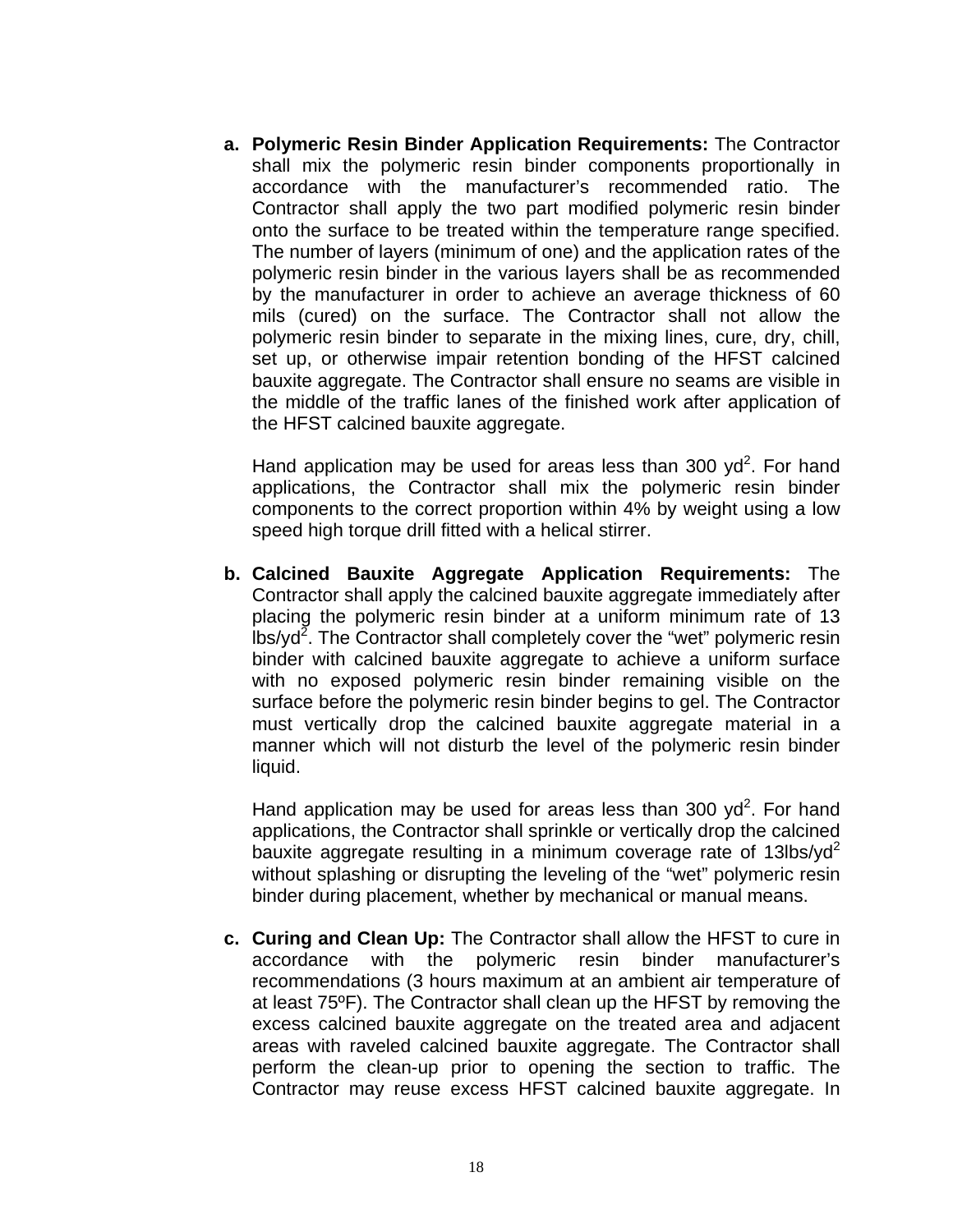order to reuse the reclaimed excess HFST calcined bauxite aggregate, the Contractor must reclaim the excess HFST calcined bauxite aggregate with a mechanical sweeper. The recovered calcined bauxite aggregate must be clean, uncontaminated, and dry. The Contractor shall perform street sweeping before placing pavement markings. Temporary or permanent pavement markings must be in place prior to opening lanes to traffic.

# **D. Portland Cement Concrete Pavement Preparation and HFST Application: 1. Portland Cement Concrete Pavement Preparation:** Surfaces must be

clean, dry, and free of all dust, oil, debris and any other material that might interfere with the bond between the polymeric resin binder material and existing surfaces. Adequate cleaning of all surfaces will be determined by the Engineer. The Contractor shall remove pavement markers and delineation within the area to receive HFST prior to placing polymeric resin binder.

The Contractor shall prepare the Portland cement concrete pavement receiving a HFST in accordance with the following.

The entire surface shall be thoroughly shot blasted to approximately an International Concrete Repair Institute (ICRI) concrete surface profile CSP-5 (medium shot blast) to remove all foreign materials which may interfere with the bonding or curing of the HFST. The shot blasting shall remove all surface laitance and shall expose the coarse aggregate to the satisfaction of the Engineer. Small areas where shot blasting is unable to be performed (curb lines, etc.) shall be cleaned by abrasive blast cleaning to the satisfaction of the Engineer.

Upon completion of the shot blasting and abrasive blasting, the entire surface shall be blown clean with dry compressed air to remove all dust and debris.

Cleaning by shot blasting, abrasive blasting, and compressed air shall be done no more than 24 hours prior to the placement of the HFST. In the event the HFST is not placed within 24 hours of shot blasting and abrasive blast cleaning or in the event of rain or other inclement weather contaminating the surface, the surface shall be re-cleaned by abrasive blast cleaning and dry compressed air.

Only equipment required for the application of the HFST will be allowed on any portion of the surface which has been cleaned and prepared for application of the HFST. If equipment is used on the cleaned and prepared surface, the area shall be protected from contamination with plastic.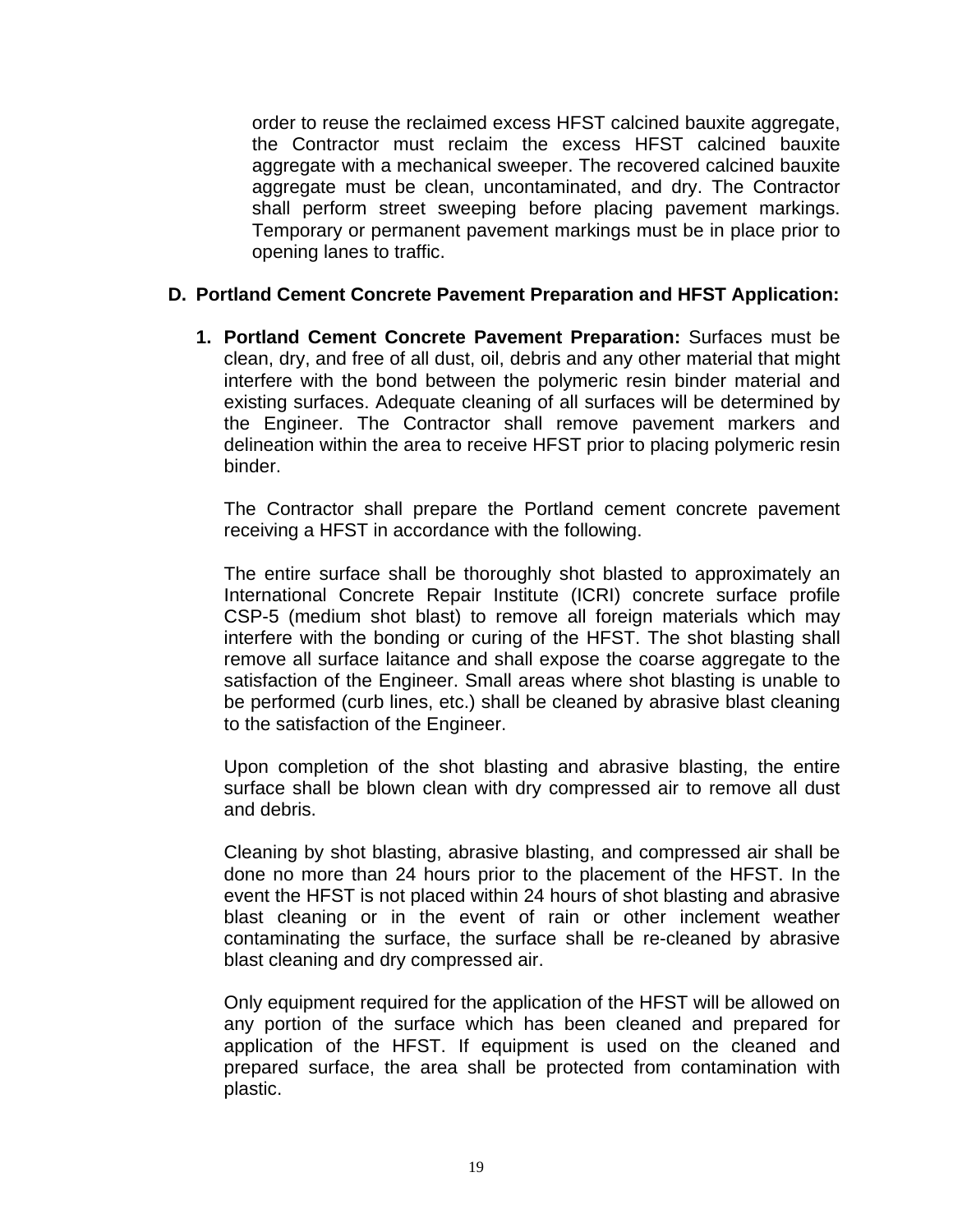Surfaces may need to be washed with a mild detergent, rinsed, and dried using a hot compressed air lance.

- **2. Portland Cement Concrete Pavement HFST Application:** The Contractor shall apply the HFST on Portland cement concrete pavements in accordance with the following.
	- **a. Polymeric Resin Binder Application Requirements:** The Contractor shall mix the polymeric resin binder components proportionally in accordance with the manufacturer's recommended ratio. The Contractor shall apply the two part modified polymeric resin binder onto the surface to be treated within the temperature range specified. The number of layers (minimum of one) and the application rates of the polymeric resin binder in the various layers shall be as recommended by the manufacturer in order to achieve an average thickness of 60 mils (cured) on the surface. The Contractor shall not allow the polymeric resin binder to separate in the mixing lines, cure, dry, chill, set up, or otherwise impair retention bonding of the HFST calcined bauxite aggregate. The Contractor shall ensure no seams are visible in the middle of the traffic lanes of the finished work after application of the HFST calcined bauxite aggregate.

Hand application may be used for areas less than 300  $yd^2$ . For hand applications, the Contractor shall mix the polymeric resin binder components to the correct proportion within 4% by weight using a low speed high torque drill fitted with a helical stirrer.

**b. Calcined Bauxite Aggregate Application Requirements:** The Contractor shall apply the calcined bauxite aggregate immediately after placing the polymeric resin binder at a uniform minimum rate of 13  $\frac{1}{10}$ bs/yd<sup>2</sup>. The Contractor shall completely cover the "wet" polymeric resin binder with calcined bauxite aggregate to achieve a uniform surface with no exposed polymeric resin binder remaining visible on the surface before the polymeric resin binder begins to gel. The Contractor must vertically drop the calcined bauxite aggregate material in a manner which will not disturb the level of the polymeric resin binder liquid.

Hand application may be used for areas less than 300  $yd^2$ . For hand applications, the Contractor shall sprinkle or vertically drop the calcined bauxite aggregate resulting in a minimum coverage rate of 13lbs/yd<sup>2</sup> without splashing or disrupting the leveling of the "wet" polymeric resin binder during placement, whether by mechanical or manual means.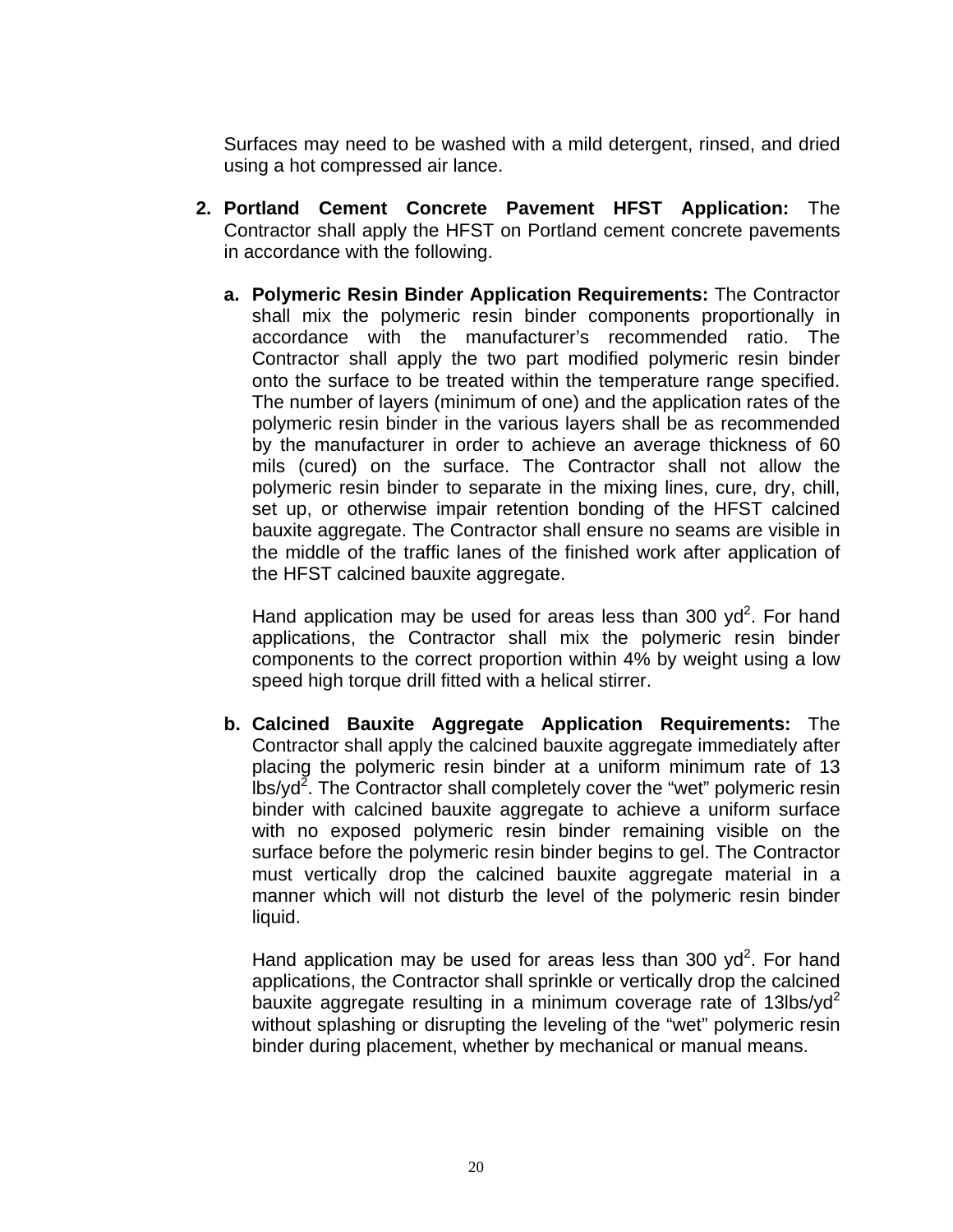**c. Curing and Clean Up:** The Contractor shall allow the HFST to cure in accordance with the polymeric resin binder manufacturer's recommendations (3 hours maximum at an ambient air temperature of at least 75ºF). The Contractor shall clean up the HFST by removing the excess calcined bauxite aggregate on the treated area and adjacent areas with raveled calcined bauxite aggregate. The Contractor shall perform the clean-up prior to opening the section to traffic. The Contractor may reuse excess HFST calcined bauxite aggregate. In order to reuse the reclaimed excess HFST calcined bauxite aggregate, the Contractor must reclaim the excess HFST calcined bauxite aggregate with a mechanical sweeper. The recovered calcined bauxite aggregate must be clean, uncontaminated, and dry. The Contractor shall perform street sweeping before placing pavement markings. Temporary or permanent pavement markings must be in place prior to opening lanes to traffic.

## **E. Asphalt Concrete Pavement Preparation and HFST Application:**

**1. Asphalt Concrete Pavements Preparation:** Surfaces must be clean, dry, and free of all dust, oil, debris and any other material that might interfere with the bond between the polymeric resin binder material and existing surfaces. Adequate cleaning of all surfaces will be determined by the Engineer. The Contractor shall remove pavement markers and delineation within the area to receive HFST prior to placing polymeric resin binder.

The Contractor shall clean existing surfaces without the use of dust suppression water, or by other methods approved by the manufacturer and the Engineer. When recommended by the manufacturer and approved by the Engineer, surfaces may be washed with a mild detergent, rinsed, and dried using a hot compressed air lance.

The entire asphalt concrete surface shall be thoroughly shot blasted to approximately an International Concrete Repair Institute (ICRI) concrete surface profile CSP-5 (medium shot blast) to remove all foreign materials which may interfere with the bonding or curing of the HFST. The shot blasting shall remove all surface laitance and shall expose the coarse aggregate to the satisfaction of the Engineer. Small areas where shot blasting is unable to be performed (curb lines, etc.) shall be cleaned by abrasive blast cleaning to the satisfaction of the Engineer.

Upon completion of the shot blasting and abrasive blasting, the entire surface shall be blown clean with dry compressed air to remove all dust and debris.

Cleaning by shot blasting, abrasive blasting, and compressed air shall be done no more than 24 hours prior to the placement of the HFST. In the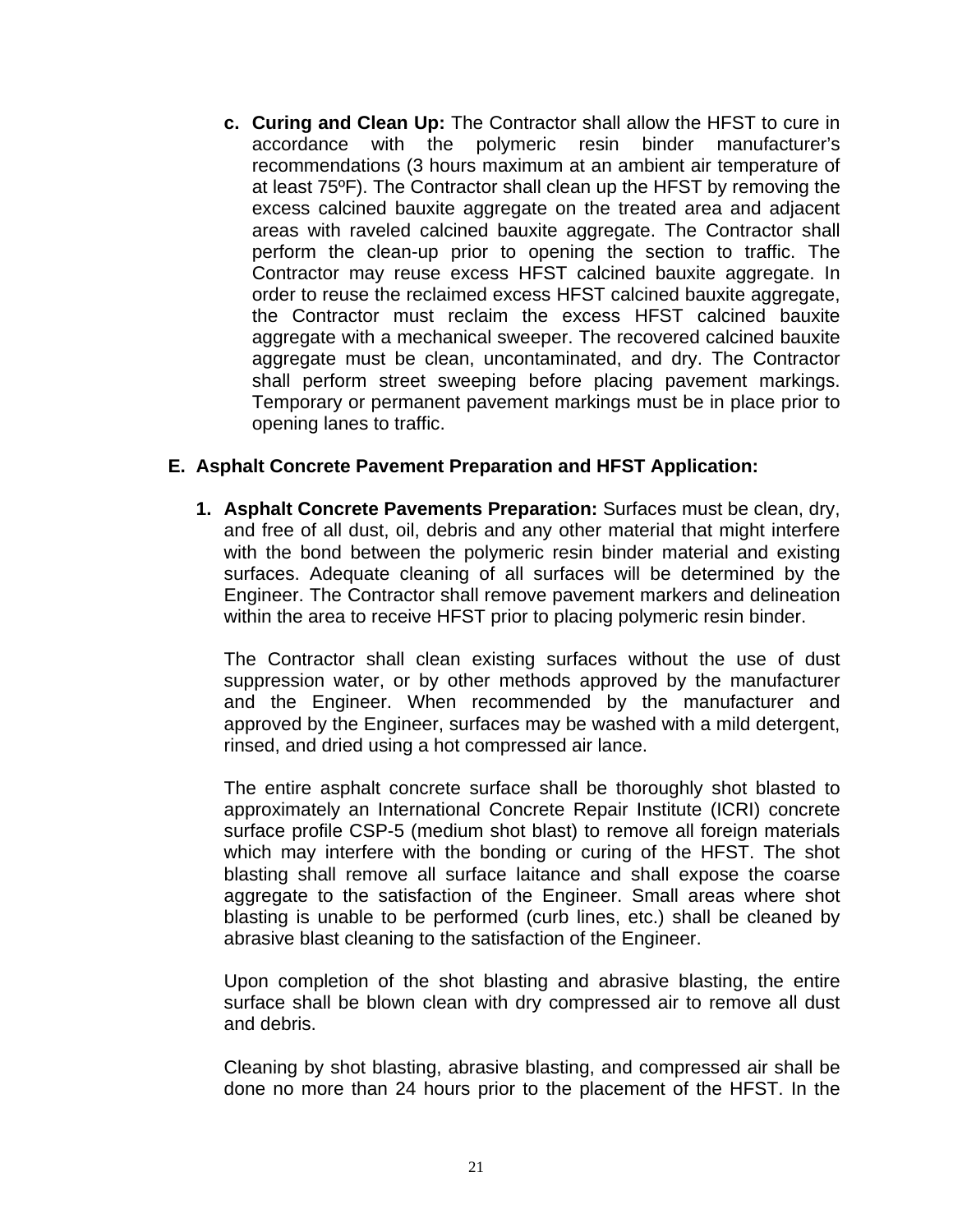event the HFST is not placed within 24 hours of shot blasting and abrasive blast cleaning or in the event of rain or other inclement weather contaminating the surface, the surface shall be re-cleaned by abrasive blast cleaning and dry compressed air.

Only equipment required for the application of the HFST will be allowed on any portion of the surface which has been cleaned and prepared for application of the HFST. If equipment is used on the cleaned and prepared surface, the area shall be protected from contamination with plastic.

Surfaces may need to be washed with a mild detergent, rinsed, and dried using a hot compressed air lance.

- **2. Asphalt Concrete Pavements HFST Application:** HFST installation will not be permitted within the first 30 days following any new asphalt concrete paving. The Contractor shall apply the HFST on asphalt pavements in accordance with the following.
	- **a. Polymeric Resin Binder Application Requirements:** The Contractor shall mix the polymeric resin binder components proportionally in accordance with the manufacturer's recommended ratio. The Contractor shall apply the two part modified polymeric resin binder onto the surface to be treated within the temperature range specified. The number of layers (minimum of one) and the application rates of the polymeric resin binder in the various layers shall be as recommended by the manufacturer in order to achieve an average thickness of 60 mils (cured) on the surface. The Contractor shall not allow the polymeric resin binder to separate in the mixing lines, cure, dry, chill, set up, or otherwise impair retention bonding of the HFST calcined bauxite aggregate. The Contractor shall ensure no seams are visible in the middle of the traffic lanes of the finished work after application of the HFST calcined bauxite aggregate.

Hand application may be used for areas less than 300  $yd^2$ . For hand applications, the Contractor shall mix the polymeric resin binder components to the correct proportion within 4% by weight using a low speed high torque drill fitted with a helical stirrer.

**b. Calcined Bauxite Aggregate Application Requirements:** The Contractor shall apply the calcined bauxite aggregate immediately after placing the polymeric resin binder at a uniform minimum rate of 13  $\mu$ bs/yd<sup>2</sup>. The Contractor shall completely cover the "wet" polymeric resin binder with calcined bauxite aggregate to achieve a uniform surface with no exposed polymeric resin binder remaining visible on the surface before the polymeric resin binder begins to gel. The Contractor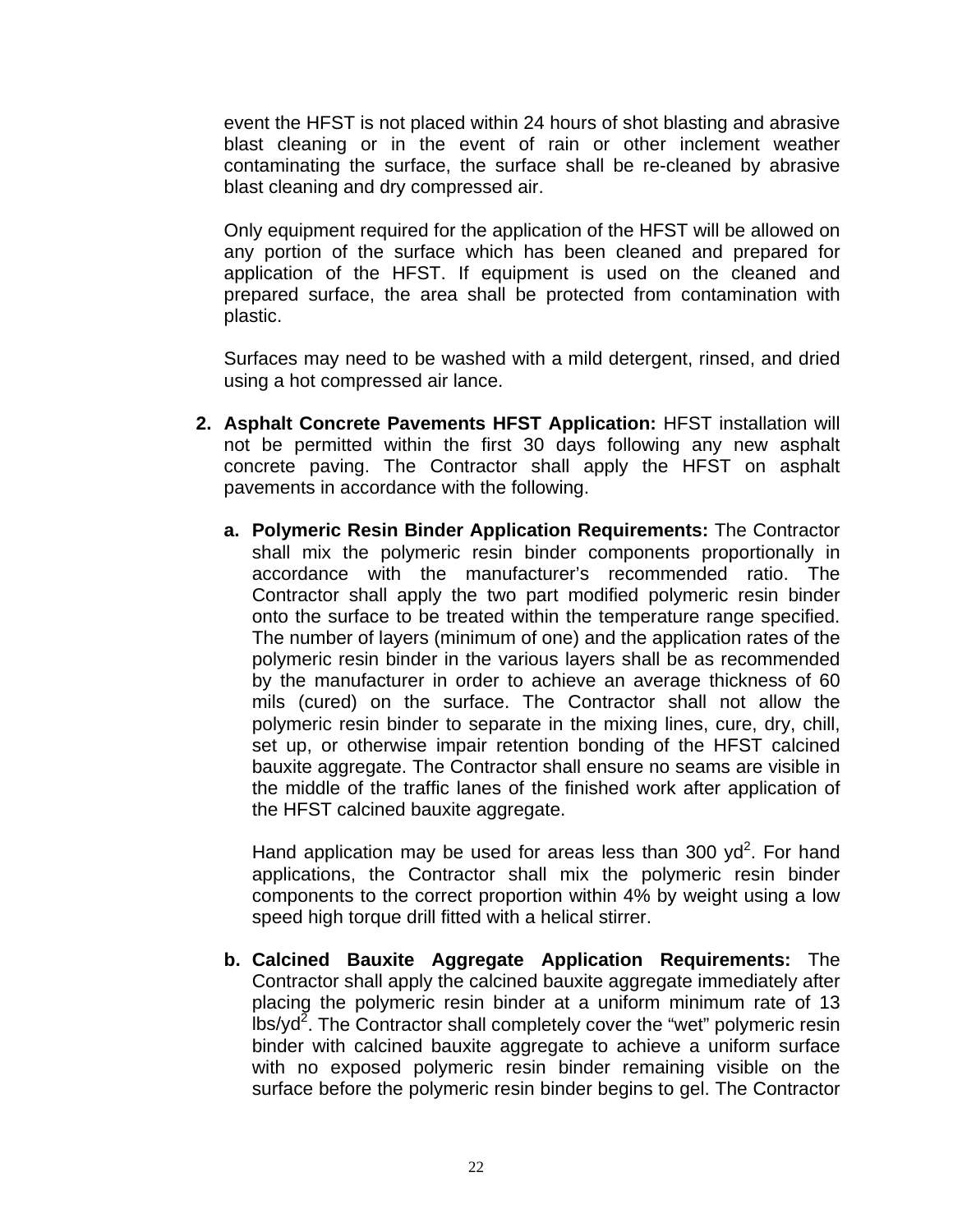must vertically drop the calcined bauxite aggregate material in a manner which will not disturb the level of the polymeric resin binder liquid.

Hand application may be used for areas less than 300  $yd^2$ . For hand applications, the Contractor shall sprinkle or vertically drop the calcined bauxite aggregate resulting in a minimum coverage rate of  $13$ lbs/yd<sup>2</sup> without splashing or disrupting the leveling of the "wet" polymeric resin binder during placement, whether by mechanical or manual means.

- **c. Curing and Clean Up:** The Contractor shall allow the HFST to cure in accordance with the polymeric resin binder manufacturer's recommendations (3 hours maximum at an ambient air temperature of at least 75ºF). The Contractor shall clean up the HFST by removing the excess calcined bauxite aggregate on the treated area and adjacent areas with raveled calcined bauxite aggregate. The Contractor shall perform the clean-up prior to opening the section to traffic. The Contractor may reuse excess HFST calcined bauxite aggregate. In order to reuse the reclaimed excess HFST calcined bauxite aggregate. the Contractor must reclaim the excess HFST calcined bauxite aggregate with a mechanical sweeper. The recovered calcined bauxite aggregate must be clean, uncontaminated, and dry. The Contractor shall perform street sweeping before placing pavement markings. Temporary or permanent pavement markings must be in place prior to opening lanes to traffic.
- **F. Field Acceptance Testing:** The Contractor shall ensure the coverage rate of the retained calcined bauxite aggregate is a minimum of 13 lbs/yd<sup>2</sup>. The Contractor shall remove and reapply HFST where any patches of exposed polymeric resin binder exist, at no additional cost. The Contractor shall perform testing in accordance with Table 3.

| <b>Field Acceptance Testing Requirements</b>                         |                              |                                                                                                                 |                                     |  |  |  |
|----------------------------------------------------------------------|------------------------------|-----------------------------------------------------------------------------------------------------------------|-------------------------------------|--|--|--|
| <b>Property</b>                                                      | <b>Test</b><br><b>Method</b> |                                                                                                                 |                                     |  |  |  |
| FN40R (Corrected field FN<br>by adding the correction in<br>Table 4) | 72 Minimum                   | Every 0.1 mile in each lane.<br>Location determined by SDDOT                                                    | ASTM E274<br>using a<br>ribbed tire |  |  |  |
| Field Dynamic Friction Value<br>0.90 Minimum                         |                              | 1 per each location or 1 per<br>every 1,500 lane feet, whichever<br>is shorter.<br>Location determined by SDDOT | <b>ASTM E1911</b>                   |  |  |  |
| Mean Profile Depth (mm)                                              | 1.0 Minimum                  | 1 per each location or 1 per<br>every 1,500 lane feet, whichever<br>is shorter.<br>Location determined by SDDOT | <b>ASTM E2157</b>                   |  |  |  |

**Table 3**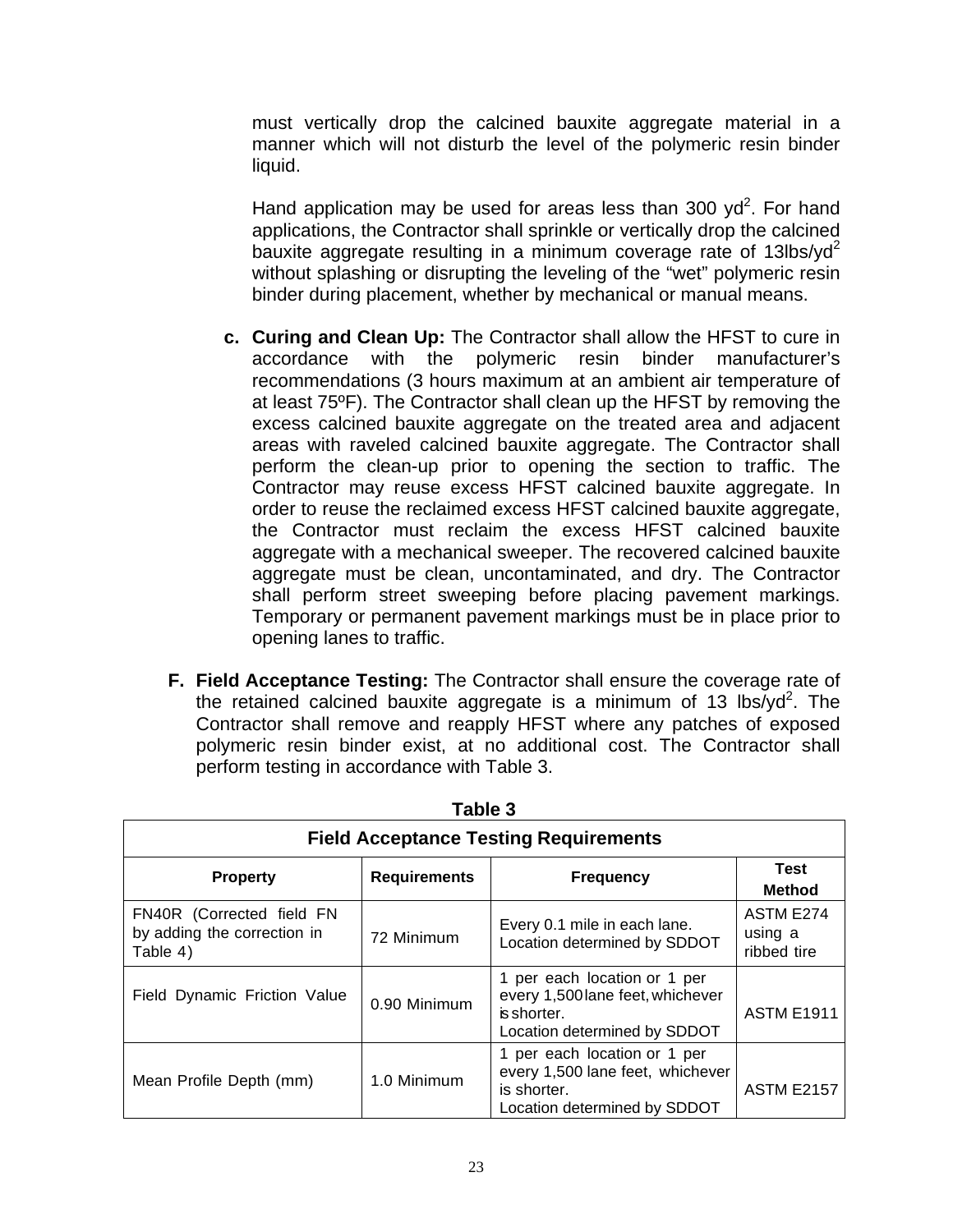| ומו<br>. . |  |
|------------|--|
|------------|--|

| <b>HFST Speed Correction Factors for ASTM E274 Testing</b> |            |                   |            |                   |            |  |  |
|------------------------------------------------------------|------------|-------------------|------------|-------------------|------------|--|--|
| <b>Test Speed</b>                                          | <b>FN</b>  | <b>Test Speed</b> | <b>FN</b>  | <b>Test Speed</b> | <b>FN</b>  |  |  |
| (mph)                                                      | Correction | (mph)             | Correction | (mph)             | Correction |  |  |
| 20                                                         | $-9.3$     | 30                | $-4.8$     | 40                | 0.0        |  |  |
| 21                                                         | $-8.9$     | 31                | $-4.4$     | 41                | 0.5        |  |  |
| 22                                                         | $-8.4$     | 32                | $-3.9$     | 42                | 1.0        |  |  |
| 23                                                         | $-8.0$     | 33                | $-3.4$     | 43                | 1.5        |  |  |
| 24                                                         | $-7.6$     | 34                | $-2.9$     | 44                | 2.0        |  |  |
| 25                                                         | $-7.1$     | 35                | $-2.5$     | 45                | 2.5        |  |  |
| 26                                                         | $-6.7$     | 36                | $-2.0$     | 46                | 3.1        |  |  |
| 27                                                         | $-6.2$     | 37                | $-1.5$     | 47                | 3.6        |  |  |
| 28                                                         | $-5.8$     | 38                | $-1.0$     | 48                | 4.1        |  |  |
| 29                                                         | $-5.3$     | 39                | $-0.5$     | 49                | 4.6        |  |  |

## **IV. METHOD OF MEASUREMENT**

- **A. Bridge Deck Grinding:** Measurement will not be made for bridge deck grinding. The plan quantity will be the basis of payment
- **B. Abrasive Blasting of Bridge Deck:** Measurement will not be made for abrasive blasting of bridge deck. The plan quantity will be the basis of payment.
- **C. Two Coat High Friction Surface Treatment:** Measurement will not be made for two coat high friction surface treatment. The plan quantity will be the basis of payment unless additional applications areas are ordered by the Engineer. No deductions will be made for the areas occupied by manholes, inlets, drainage structures, pavement markings, or by any public utility appurtenances within the area.
- **D. Abrasive Blasting of PCC Pavement:** Measurement will not be made for abrasive blasting of PCC Pavement. The plan quantity will be the basis of payment.
- **E. Abrasive Blasting of AC Pavement:** Measurement will not be made for abrasive blasting of AC Pavement. The plan quantity will be the basis of payment.
- **F. High Friction Surface Treatment:** Measurement will not be made for high friction surface treatment. The plan quantity will be the basis of payment unless additional application areas are ordered by the Engineer. No deductions will be made for the areas occupied by manholes, inlets, drainage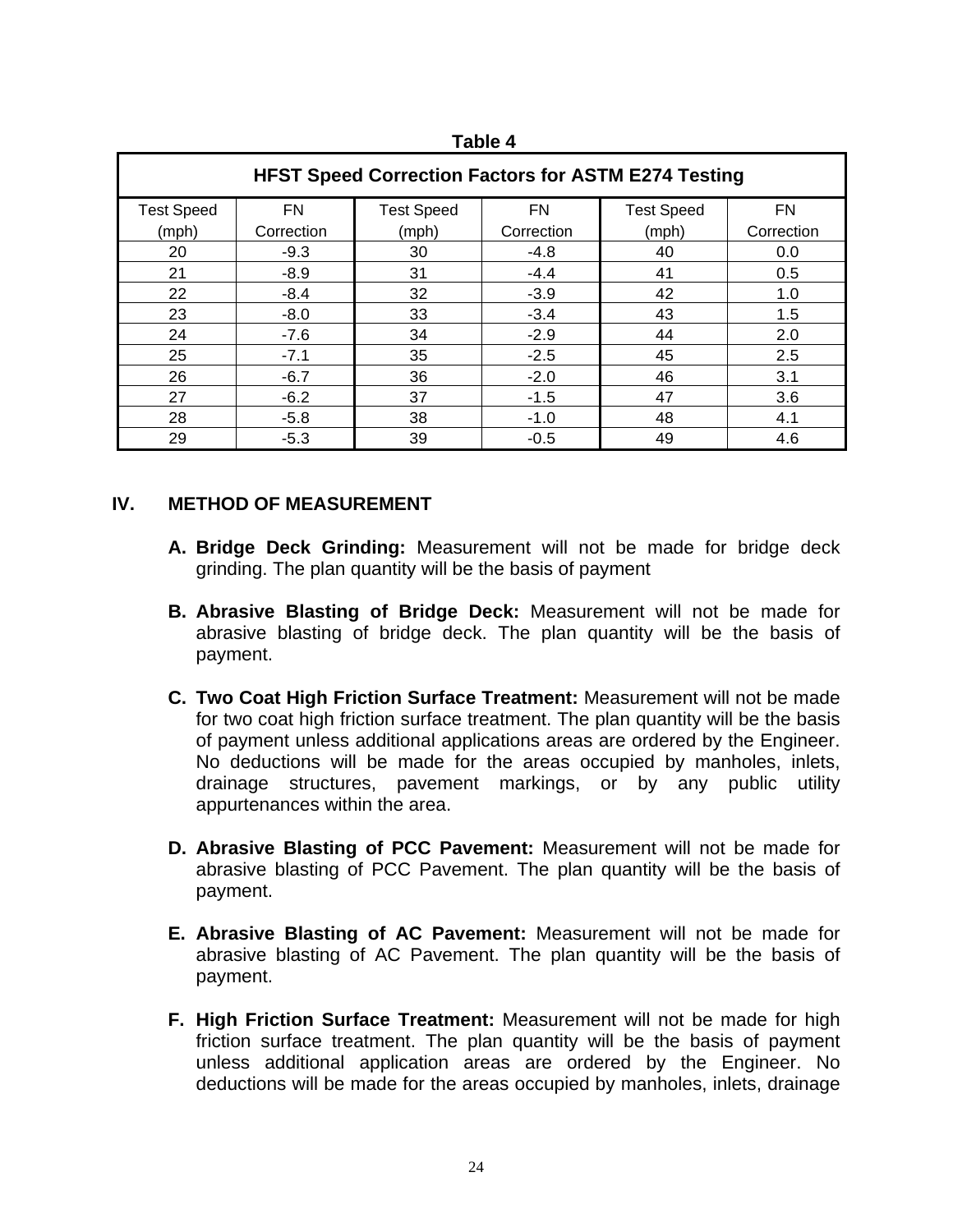structures, pavement markings, or by any public utility appurtenances within the area.

## **V. BASIS OF PAYMENT**

- **A. Bridge Deck Grinding:** Bridge deck grinding, when specified in the plans, will be paid for at the contract unit price per square yard. Payment will be full compensation for all labor, equipment, materials, and all incidental work required to grind the bridge deck surface to the required profile and to remove and dispose of the grinding residue and water.
- **B. Abrasive Blasting of Bridge Deck:** Abrasive blasting of bridge deck will be paid for at the contract unit price per square yard. Payment will be full compensation for all labor, equipment, materials, and all incidental work required to shot blast and abrasive blast clean the bridge deck surface of all foreign materials and to remove and dispose of all residue.
- **C. Two Coat High Friction Surface Treatment:** Two Coat high friction surface treatment will be paid for at the contract unit price per square yard. Payment will be full compensation for all labor, equipment, materials, and all incidental work required to furnish and install the two coat high friction surface treatment including all testing and to remove and dispose of existing pavement markings and excess calcined bauxite aggregate.
- **D. Abrasive Blasting of PCC Pavement:** Abrasive blasting of PCC pavement will be paid for at the contract unit price per square yard. Payment will be full compensation for all labor, equipment, materials, and all incidental work required to shot blast and abrasive blast clean the PCC pavement surface of all foreign materials and to remove and dispose of all residue.
- **E. Abrasive Blasting of AC Pavement:** Abrasive blasting of AC pavement will be paid for at the contract unit price per square yard. Payment will be full compensation for all labor, equipment, materials, and all incidental work required to shot blast and abrasive blast clean the AC pavement surface of all foreign materials and to remove and dispose of all residue.
- **F. High Friction Surface Treatment:** High friction surface treatment will be paid for at the contract unit price per square yard. Payment will be full compensation for all labor, equipment, materials, and all incidental work required to furnish and install the high friction surface treatment including all testing and to remove and dispose of existing pavement markings and excess calcined bauxite aggregate.

\* \* \* \* \*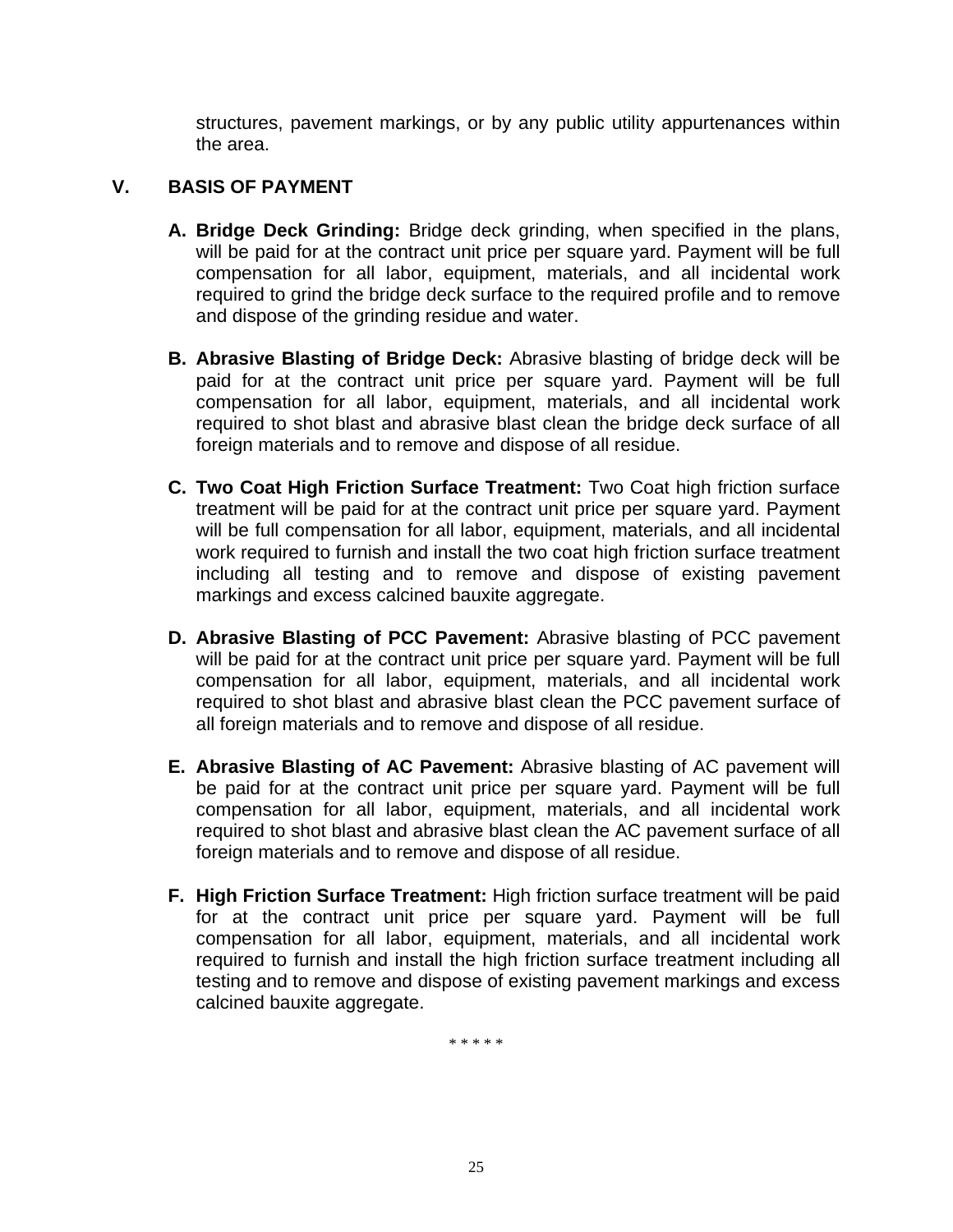## **APPENDIX B**

## **SOUTH DAKOTA TRANSPORTATION CONFERENCE AGENDA**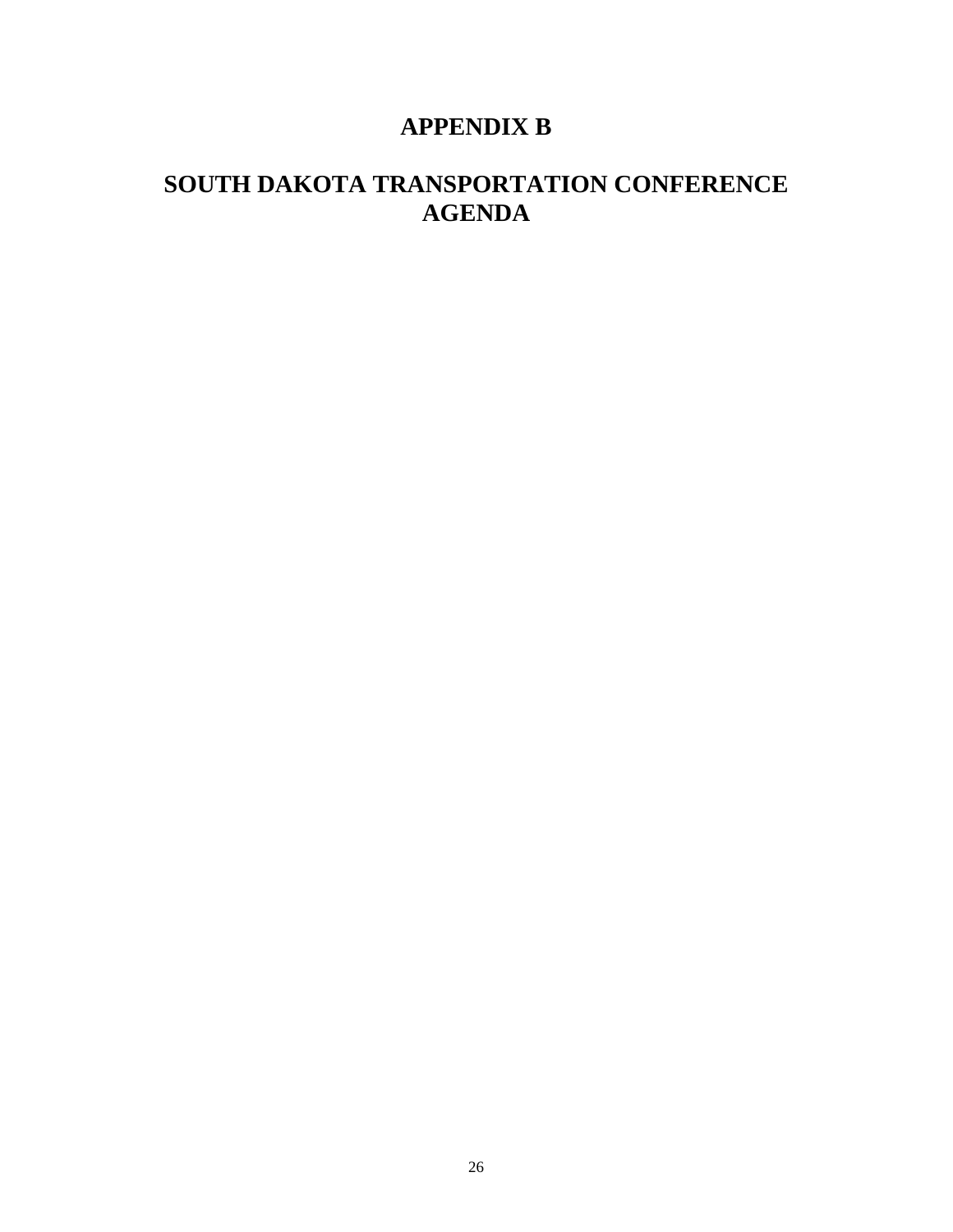*Every Life Counts – Partnering to Save Lives* 

## **2015 SOUTH DAKOTATRANSPORTATION SAFETY CONFERENCE**

## **MARCH 11TH & 12TH, 2015 BEST WESTERN RAMKOTA HOTEL PIERRE, SD**

## **WEDNESDAY – MARCH 11TH**

#### **8:00-9:00 AM - Registration & Continental Breakfast in Vendor Area Sponsored by Vendors, Please Visit Their Booths**

## **9:00-9:30 AM - Opening Comments – Gallery B/C**

Darin Bergquist, Secretary, South Dakota Dept. of Transportation Trevor Jones, Secretary, South Dakota Dept. of Public Safety Virginia Tsu, Division Administrator, Federal Highway Administration

## **9:30-10:00 AM – Gallery B/C**

Strategic Highway Safety Plan Andy Vandel, Highway Safety Engineer, SDDOT

#### **10:00-10:30 AM - BREAK Sponsored by Vendors- Please Visit Their Booths**

#### **10:30-11:15 AM – Gallery B/C BREAKOUT SESSIONS – Roadway Departures**

- 1. **Gallery D** Roadway Delineation Doug Kinniburgh, Local Government Assistance, SDDOT
- 2. **Gallery E** Horizontal Curves Improvements Andy Vandel, Highway Safety Engineer, SDDOT
- 3. **Gallery F** Intersection Improvements Using ITS Jon Jackels, SRF Consulting Group, Inc.

## **11:15-Noon – Gallery B/C**

## **BREAKOUT SESSIONS – Intersections**

- 1. **Gallery D** Signal Timing, Use of Cameras Heath Hoftiezer, City of Sioux Falls
- 2. **Gallery E** Roundabouts, 4-lane Divided Mark Malone, Project Development, SDDOT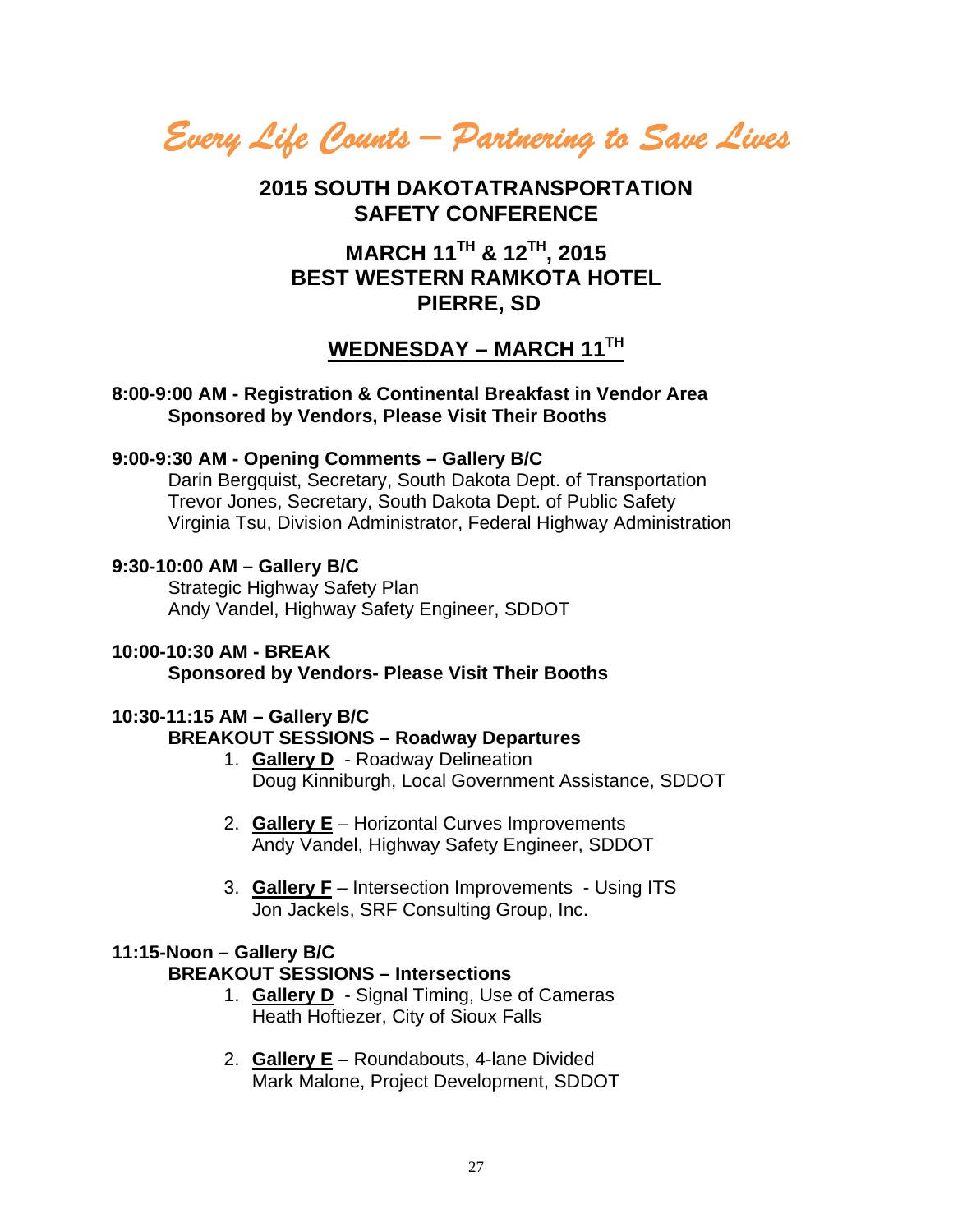3. **Gallery F** – Intersection Improvements – Using ITS Jon Jackels, SRF Consulting Group, Inc.

## **Noon-1:00 PM – LUNCH – Gallery A**

## **1:00-2:00 – Gallery B/C**

Keynote Speaker – Vehicle Safety Technology Thomas Artushin, Ford Motor Company

## **2:00-2:45**

## **BREAKOUT SESSIONS – Speeding Related Crashes**

- 1. **Gallery D** Setting a Speed Limit and Speed Limit Compliance Monica Heller, Rapid City Region Traffic Engineer, SDDOT
- 2. **Gallery E** Work Zone Safety Christina Bennett, Operations Traffic Engineer, SDDOT
- 3. **Gallery F** Road Diet, other innovative techniques Heath Hoftiezer, City of Sioux Falls

## **2:45-3:15 PM - BREAK**

## **Sponsored by Vendors- Please Visit Their Booths**

## **3:15-4:00 PM**

## **BREAKOUT SESSIONS – Motorcycle Crashes, Unbelted Vehicle Occupants**

- 1. **Gallery D** Sturgis Motorcycle Rally Stacy Bartlett, RC/Pierre Access Management Engineer, SDDOT
- 2. **Gallery E** Awareness and Education Developing current seatbelt campaign Lawrence and Schiller

## **4:00-4:45 – Gallery B/C**

#### **Drug and Alcohol Related**

SD DRE Program – Rick Olauson

## **4:45 PM – Adjourn**

Dinner on your own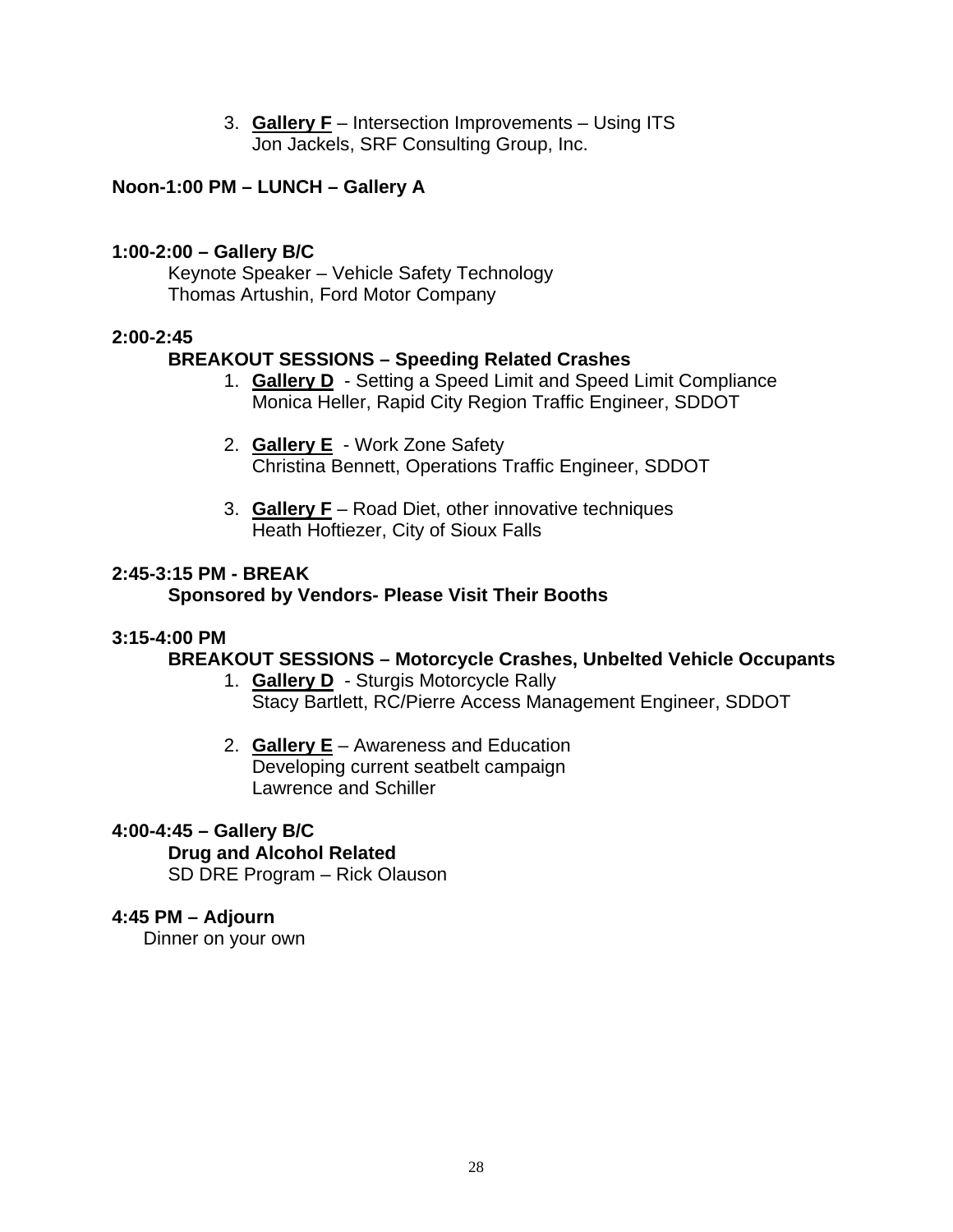*Every Life Counts – Partnering to Save Lives* 

## **2015 SOUTH DAKOTATRANSPORTATION SAFETY CONFERENCE**

## **MARCH 11TH & 12TH, 2015 BEST WESTERN RAMKOTA HOTEL PIERRE, SD**

## **THURSDAY, MARCH 12TH**

**7:30-8:00 AM - Continental Breakfast in Area of Vendors Sponsored by Vendors, Please Visit Their Booths** 

## **8:00-8:45 AM – Gallery B/C**

Legislative Update Bill Nevin, Legal Office, SDDOT

#### **8:45-9:30 AM BREAKOUT SESSIONS – Young Drivers**

- 1. **Gallery D**  Drivers' Education Across South Dakota Chris Grant, SD Office of Highway Safety
- 2. **Gallery E**  Traffic Incident Response Training Dave Huft, Research Program Manager, SDDOT
- 3. **Gallery F** Horizontal Curve Improvements Andy Vandel, Highway Safety Engineer, SDDOT

#### **9:30-10:00 AM BREAK Sponsored by Vendors, Please Visit Their Booths**

## **10:00-10:45 AM – Gallery B/C**  Live Well – Pedestrian Safety

Mary Michaels

## **10:45-11:45 AM – Gallery B/C**

Summarize Breakout Sessions and Conference Wrap-up

## **11:45 PM – Adjourn**

## **Thank you for coming and have a safe trip home!**